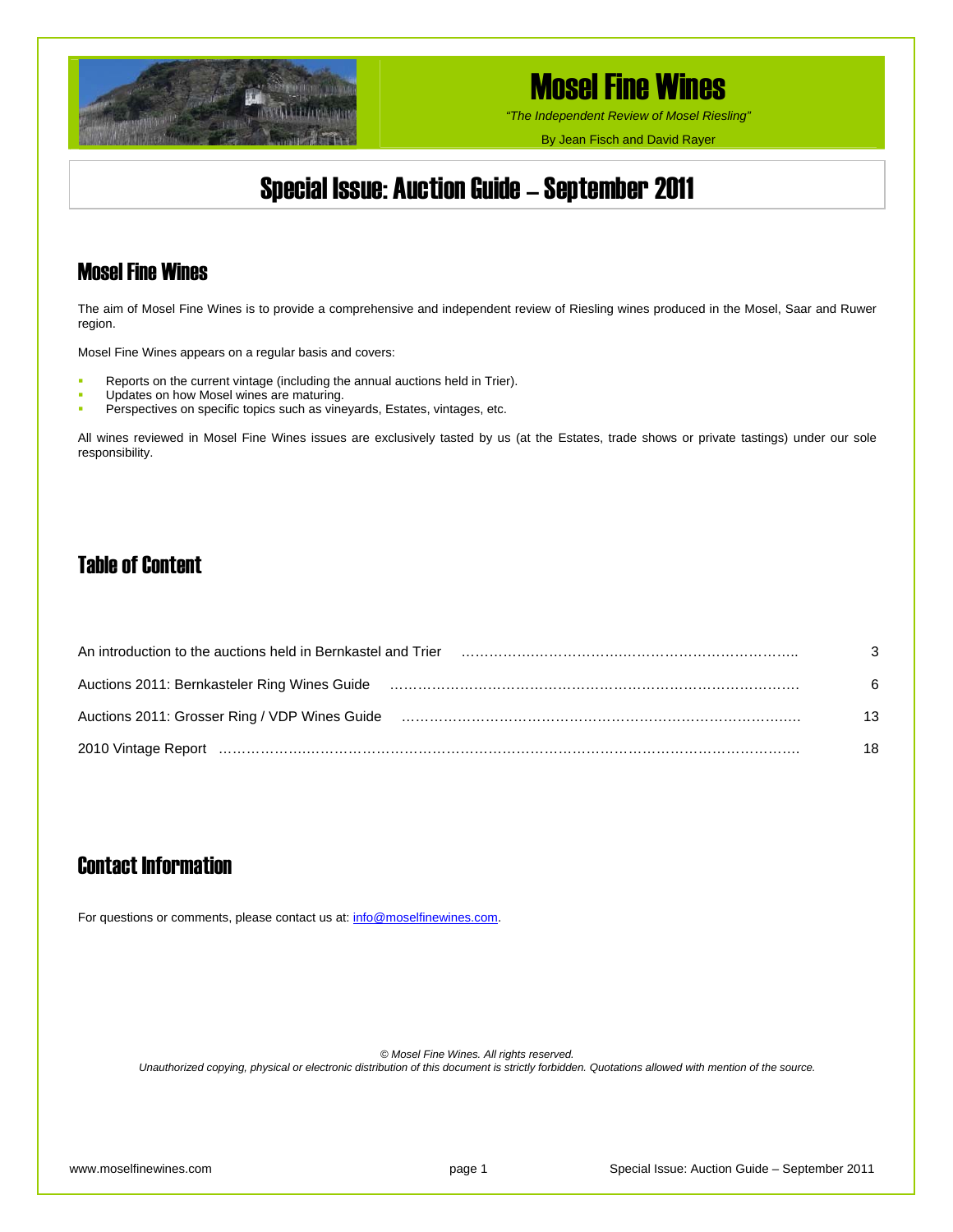

*"The Independent Review of Mosel Riesling"*

By Jean Fisch and David Rayer

# **Principles**

## Drinking window

- The drinking window provided refers to the maturity period: Mosel Riesling has a long development cycle and can often be enjoyable for 20 years and more. Like great Bordeaux or Burgundy, top Mosel Riesling wines generally go through a muted phase before reaching its full maturity plateau. At the end of each tasting note, we provide a drinking window, which refers to our estimation of the maturity period for the wine. This maturity period consists of the 'fruit' and 'terroir' phases defined in our introduction on Maturing Mosel (which can be found [here\)](http://www.moselfinewines.com/maturingmosel.htm).
- Without further reference, all wines are assumed to have in addition a drinking window of 1-3 years after the vintage: Top Mosel Riesling is also extremely enjoyable in its primary fruit phase, which typically lasts 1-3 years after the vintage. This primary fruit drinking window always applies and is therefore not referred to in each individual tasting note.

## Scoring Approach

The use of scores to evaluate a wine is often debated and has its advantages (communicating a perspective) and its disadvantages (in particular in reducing such a complex and fascinating matter as Riesling wine to a number). We believe that the advantages outweigh the drawbacks as long as a score is put in perspective of a tasting note and all our scores should be seen in that context.

We believe that great Mosel Riesling is not about "more is better" but rather a combination of the following elements:

- Intrinsically complex and balanced: Great Riesling should be complex and multi-layered, and offer a perfect balance between acidity, flavor intensity and alcohol as well as sweetness for wines with some residual sugar.
- **Reflects its terroir: Mosel Wine should carry the signature of its unique terroir into the wine. An Ürziger Würzgarten should not taste like a** Scharzhofberger or vice-versa.
- True to its wine style: German Riesling has the incredible richness of coming in different styles, which vary in terms of degrees of residual sugar or in terms of flavor profile and intensity (i.e. Kabinett, Spätlese, Auslese, etc.). Great Riesling should glorify its declared style.

A great Spätlese, which remains true to its style, can therefore get a higher score than, say, an average Auslese.

We rely on a 100 point scale with the following overall principles:

| 95-100    | <b>Classic:</b> Is a true classic that sets standards. Only few wines make it into this "super-class" of Riesling and no stone<br>should be left unturned to find them.               |
|-----------|---------------------------------------------------------------------------------------------------------------------------------------------------------------------------------------|
| $90 - 94$ | <b>Outstanding:</b> Stands out as distinctive. It will offer immense pleasure and should be actively looked out for.                                                                  |
| 85-89     | Good to very good: Is a good to very good wine with special qualities. It will be delicious and is worthy of any cellar,<br>especially if the price is right.                         |
| 80-84     | Solid to good: Is technically correctly made and will be enjoyable in a simple straightforward style. Price is the key<br>driver for the buying decision.                             |
| Below 80  | Not worth it: Does not show any distinction and may even have some flaws. Given the currently still quite reasonable<br>price level for Mosel Riesling, there is no reason to bother. |

Mosel Riesling is an aromatic grape that rarely goes through malolactic fermentation. Therefore, bottling generally occurs five to nine months after the harvest, which allows us to generally taste bottled wines. Some wines may however not yet be bottled at the moment of our visit to Estates for our reports. In such an instance, we provide a tasting note based on a cask sample and only a score range (instead of a firm one).

### **Nomenclature**

Nomenclature: please note that we are using the following simplifying principles in any wine description:

- No Prädikat in the name of a wine means that it is bottled as QbA.
- GG stands for Grosses Gewächs.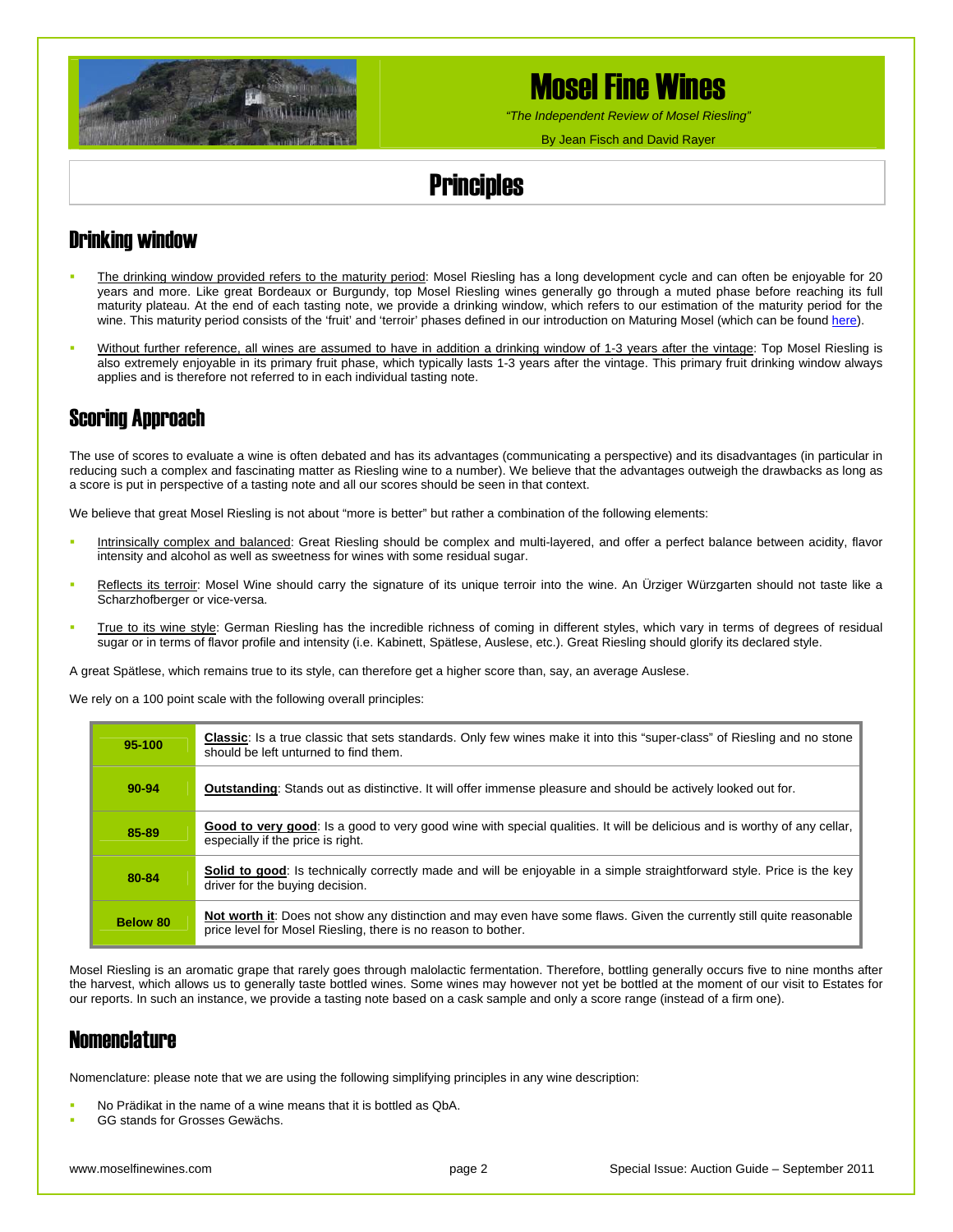

*"The Independent Review of Mosel Riesling"*

By Jean Fisch and David Rayer

## An introduction to the auctions held in Bernkastel and Trier

Every year, two winemaker associations in the Mosel, the Bernkasteler Ring and the Grosser Ring / VDP, each hold an auction at which the supposedly best casks of its members are auctioned off. These are always proposed in minute quantities.

We regularly get many questions about these auctions: What are these auctions? Which wines are being offered? Are they the same as those available in the shops? How can one participate? Etc.

We provide here some background information on these auctions including on their origins, how they work and what are the best buying strategies.

#### How did these auctions come about?

*The auctions were set up at the turn of the 20th century by grower associations to secure the traceability of their wines*.

In order to understand the annual auctions, one needs to go back to the 19th century and have a look at how the wines were sold at the time. The wine trade in Germany was very much dominated by wealthy and powerful merchant houses. They went to the Estates, purchased wines in casks and had these transferred to their own cellars for bottling and delivery to their customers in Europe and worldwide. The demand for top German wines was immense, the prices very high and the inevitable happened: Some merchant houses could not resist the temptation and started to 'fiddle around' (blending wines, adding sweetening products, etc.). To address this problem, leading growers in different parts of the Mosel started to organize themselves into grower associations and committed themselves to some stringent practices to ensure the quality of their wines:

- Produce only *Naturrein* wines, i.e. wines without any addition of sugar (be it as sweetener or for chaptalization).
- Sell their wines only through the auctions organized by their grower association.
- Bottle the wines at the Estate with an original Estate cork to ensure the traceability of the product.

Commercial considerations most certainly also played a role in setting up these grower associations, be it only to improve their bargaining power with respect to the mighty merchants.

*For much of the first half of the 20th century, auctions were to be the standard approach for selling wines, with commissioners as middlemen*. Until the 1930s, all casks produced by a member of such a grower association were exclusively sold at auctions and this meant that such auctions were organized several times per year. Estates sold only full casks at auction. While this is not an issue for lesser wines, it proved more problematic for top casks of Auslese because the price and demand were often too much to handle for a single buyer. Here, 'commissioners' came into play as middlemen. They would buy the casks on behalf of several buyers and organize the orders between them. For instance, a famous cask of 1911er Ayler Kupp feinste Auslese auctioned off in the 1920s went to the Waldorf-Astoria Hotel in New York, another part to a prince in Sweden and the remainder to private English customers.

#### *With the development of direct sales, the auctions became an annual event dedicated to selling off selected high quality wines only*.

As of the 1930s, leading Estates started to market their wines directly and to use the auctions only to sell their finest casks. With time, the smaller quantities on offer led the grower associations to reduce the number of auctions to one per year. The fact that better casks were supposed to be sold off at the auction required makers to introduce some differentiations between casks sold directly (via merchants) and those sold via the auction. Consequently, a sticker with the year and location of the auction was added on all auction bottles to distinct them from regular ones (more on how to recognize auction bottles in the last part of this introduction).

#### *Two annual auctions take place today in the Mosel.*

Many grower associations were operating at the turn of the 20th century, each holding its own auctions. These were gradually to merge to leave only two such grower associations today:

- The Bernkasteler Ring: It was set up by five growers as *Vereinigung der Weingutsbesitzer der Mittelmosel* in 1899 and was holding its biannual auctions in the casino in Bernkastel. In 1978, it merged with the *Trierer Ring* (another small grower association set up in 1911) and subsequently took its current name. It is sometimes referred to as the *Kleiner Ring*, i.e. the 'Small Ring', in opposition to the Grosser Ring here below.
- The Grosser Ring / VDP: This grower association, originally called *Triererverein der Weingutsbesitzer Mosel-Saar-Ruwer*, was set up in 1908. It merged three grower associations (one in the Middle Mosel, one in the Saar and the association of catholic Estates in Trier). Given that it had 56 members at its inception, it was referred to as *Grosser Ring*.

Today, each of these two grower associations organizes one auction per year. The one of the Grosser Ring / VDP takes place at the Europahalle in Trier while the auction organized by the Bernkasteler Ring will take place at Nell's Park hotel for the first time this year (it used to take place at Kloster Machern in Bernkastel / Wehlen).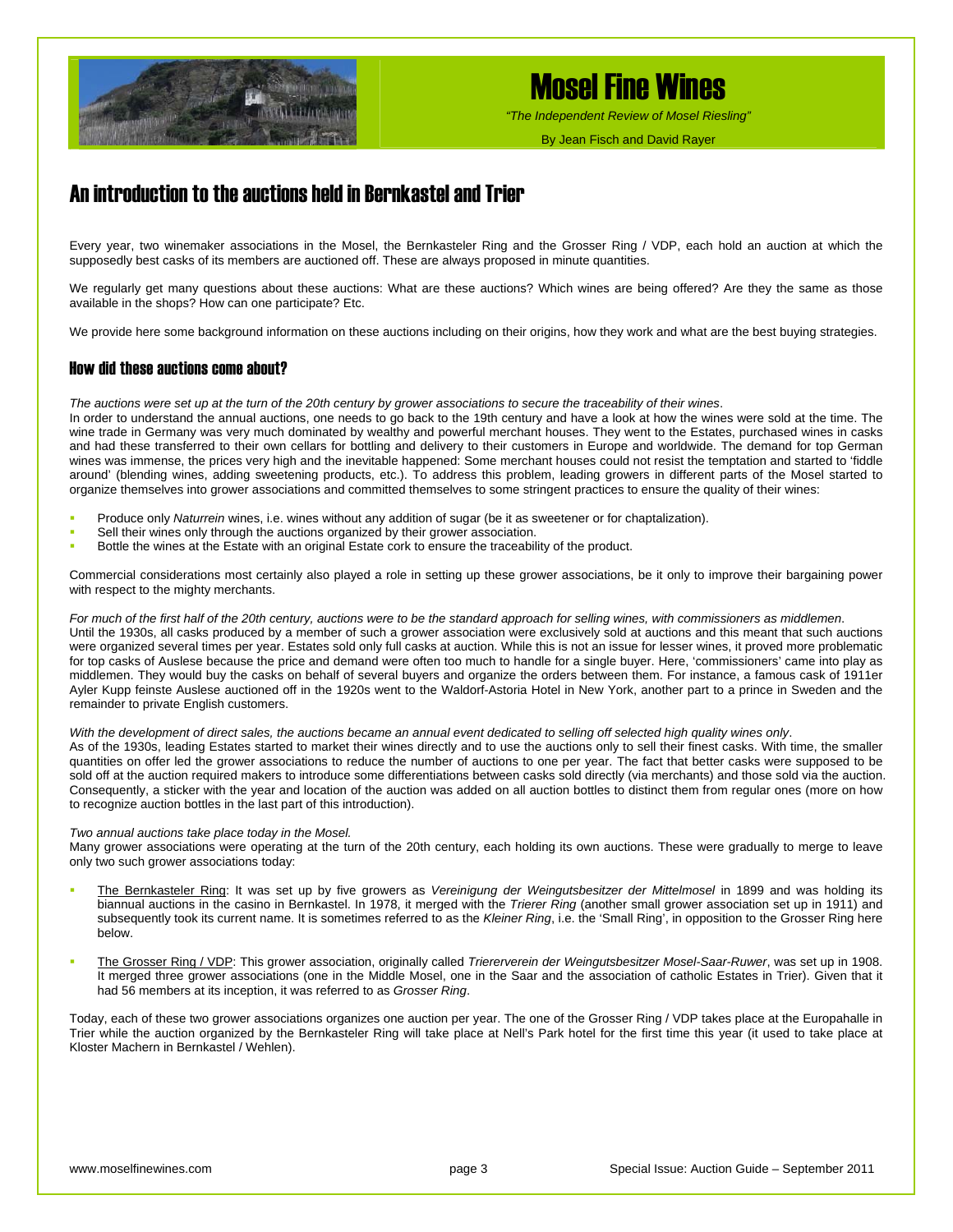

*"The Independent Review of Mosel Riesling"*

By Jean Fisch and David Rayer

#### How are the auctions working today?

#### *Auctions are held annually in September.*

They are held once a year on two consecutive days in the second half of September. The Bernkasteler Ring traditionally holds its auction on a Thursday and the Grosser Ring / VDP on the subsequent Friday. In 2011, these auctions will take place on September 22 and 23.

#### *Auctions are open to the public and professionals.*

Both auctions are open to the public with the possibility to taste the wines in the morning. The wines are then auctioned off in the afternoon in a socalled 'wet auction', i.e. the wines are served again while they are being auctioned off (this is not the case of course for some rare old bottles such as the 1983er Geltz-Zilliken Riesling Eiswein auctioned off in 2010).

#### *In general, only special casks of the finest wines (not sold via traditional sales channels) are brought to the auctions.*

Still today, the wines that are being sold off remain a major source of confusion, even to the most experienced Mosel wine lovers. In principle, each Estate has the freedom to decide which wine(s) to auction off: A young wine, a mature one, a special cask, etc. The only restriction is that any BA, TBA or Eiswein has to have seen at least two winters (i.e. 2 years old) before going to auction. For the rest, every winemaker has a free hand. In practice however, growers want to bring their best wines to the auctions and the following rules of thumb generally hold true for the Mosel auctions:

- Only special wines from special casks (i.e. with a distinct AP number) are brought to the auctions. These wines are therefore not available via traditional sales channels (although some Estates may offer them ex-cellar at the hammer price after the auction). On an exceptional basis, some Estates may bring unique mature rarities to the auctions (such as the bottle of 1971er Graacher Domprobst Riesling BA sold by the Willi Schaefer Estate in September 2010) that could have been sold via regular channels upon release.
- Any Kabinett, Spätlese or Auslese brought to the auctions is likely to be from the latest vintage (i.e. from the 2010 vintage for the auctions to be held in September 2011).
- The practice varies more widely what concerns BA, TBA or Eiswein bottlings. Some Estates tend to bring them to the auctions immediately after the minimum two years period (such as S.A. Prüm). Other Estates prefer to let them mature somewhat in their cellars before bringing them to the auctions. For instance, Egon Müller only sold the 1997er Scharzhofberger Riesling TBA and Joh. Jos. Prüm the 1994er Wehlener Sonnenuhr Riesling BA at the auction held in September 2008.
- Most wines are fruity-styled even though some producers from the Bernkasteler Ring now also propose some off-dry (Feinherb) or dry wines.

#### *Private individuals as well as professionals can bid at these auctions.*

Technically speaking, only the accredited commissioners are actually allowed to bid at these auctions. However, anyone who wishes to acquire some bottles at these auctions can do so by placing bids with their wine merchant / importer (if they offer this service) or by contacting directly one of the accredited commissioners. Bids are put in the form of '*I want X bottles of wine so-and-so for up to €Y hammer price per bottle*'. After the auctions, the commissioners will contact the successful bidders for payment and shipment.

As far as we know, commissioners can ship directly to any resident within the European Union (wine lovers may still choose for easiness to work via a wine merchant / importer to avoid the logistics hassle). For bidders from outside the EU (and in particular in the United States and Canada), particular shipping / importing restrictions may apply and it is advisable to contact a commissioner or your wine merchant / importer to check how this is best organized. We provide here below the links to the lists of accredited commissioners for the two auctions (note that there are some differences between the two lists):

List of commissioners for the [Bernkasteler Ring auction](http://www.bernkasteler-ring.de/images/die_kommissionaere.pdf)<br>
List of commissioners for the [Grosser Ring auction](http://www.vdp.de/de/vdp-weinversteigerungen/kommissionaere)

The end price paid for the wines will be composed of the hammer price, to which one needs to add a commission fee (a few percentage of the hammer price) for the accredited commissioners, shipping costs as well as any import duties and VAT (or sales tax).

#### What is the best buying strategy? Should one buy auction wines?

#### *Auction wines represent the pinnacle of Mosel Riesling.*

We have personally been avid buyers of auction wines for many years as these bottlings represent for us the essence of Mosel Riesling greatness. Simply put: Not all auction wines are magical but our greatest Mosel wine memories have all come from auction wines (at least from those Estates that are members of the two grower associations).

#### *Auction wines are not cheap and often sell at a significant premium.*

The quantities of wines brought to the auctions are minute. They can go up to a few hundreds bottles for some Spätlese bottlings but sometimes not exceed 24-36 bottles for rare TBA ones. It is therefore not surprising that these wines can be very, very expensive. The price of a Spätlese or Auslese auction bottling can sometimes be three times that of an equivalent regular bottling. Prices paid for rare TBA can easily reach €1,000 per bottle (before taxes, commissions, etc.)!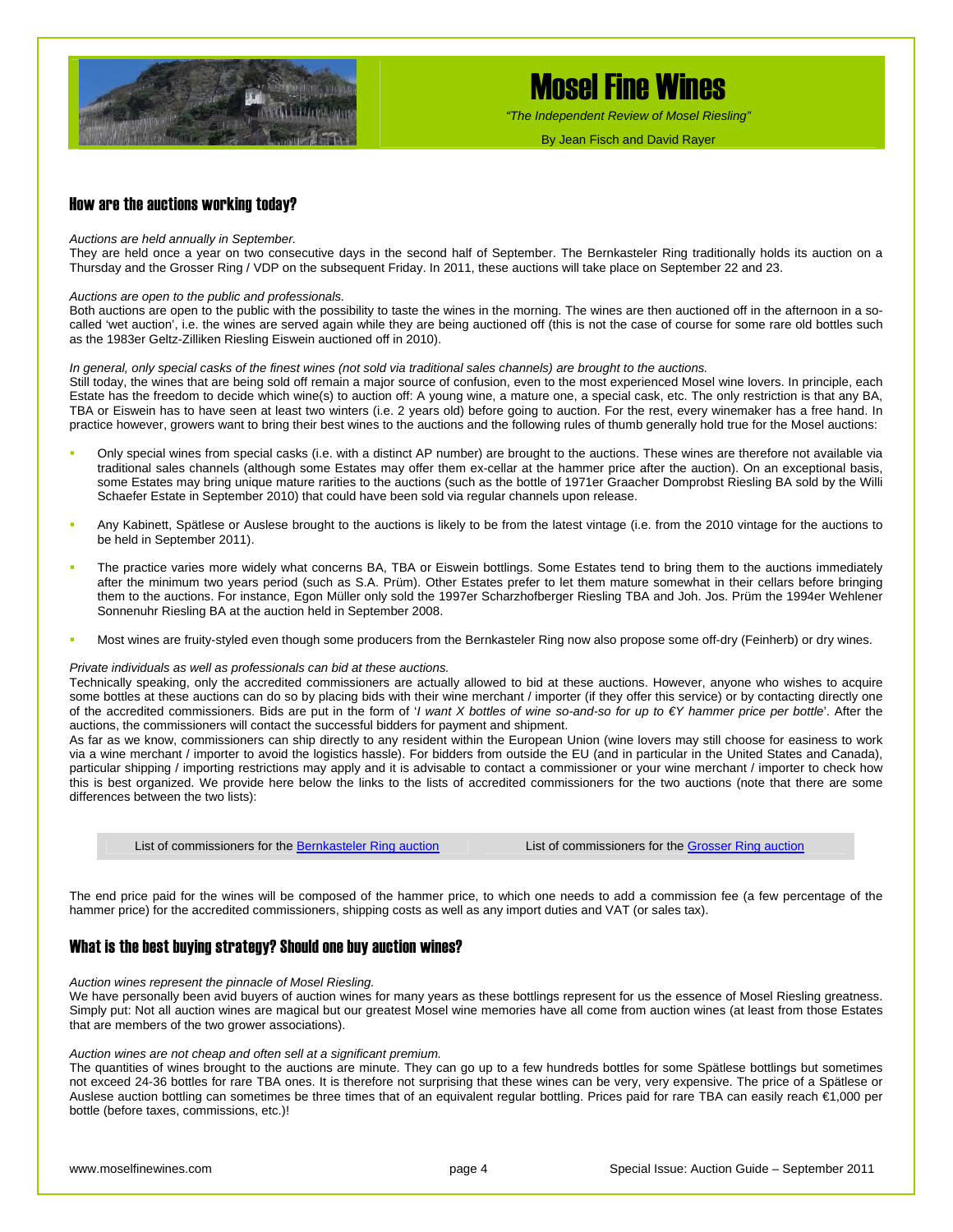

*"The Independent Review of Mosel Riesling"*

*Some relative bargains can however be made, which allow one to get the 'best of Mosel' at reasonable prices.* 

While auction wines are hardly cheap, some of these wines can be relative bargains. There is no wine that represents a systematic bargain every year, but each year, some bottlings sell for hardly more than regular wines. In 2008 for instance, this was the case for the great 2007er Geltz-Zilliken Saarburger Rausch Auslese. In particular, such relative bargains can be made at the Bernkasteler Ring auction, which seems to get less international exposure and very often offers the opportunity to acquire great wines at reasonable prices. For instance, the delicious 2009er Merkelbach Ürziger Würzgarten Spätlese went for only €8.20 (hammer price) in 2010.

#### *The question of whether the premium and effort of buying at auctions is worth it is therefore a very personal one.*

Someone 'only' wanting good Mosel wines for everyday drinking is probably best off buying regular (i.e. non-auction) wines from his favorites Estates. However, anyone seriously interested in Mosel Riesling should make the effort to get hold of some of these auction gems. In addition, lovers of BA, TBA and Eiswein often have no choice but to go through the auctions to be able to get their hands on some of the finest examples by say Joh. Jos. Prüm, Egon Müller or Knebel as these Estates generally only sell these wines through auctions.

*Auction bottles do not necessarily need to be acquired at the auction itself: Some Estates and wine merchants / importers offer them also later.*  While being made in minute quantities, auction wines can be found on the open market. Our experience is that many leading merchants / importers specialized in German wines throughout the world often acquire some auction wines to enhance their catalogue (either immediately or for release after some years). Also, some Estates offer the possibility to acquire their auction wines at the Estate after the auction, usually at or close to the hammer price. Going for this secondary market can therefore be an alternative option to acquire some of these auction wines, and one that does not require the hassle of putting bids and importing wines.

#### How do I recognize auction bottlings on the open market?

*In principle, all auction bottles carry a round sticker to distinguish them from regular ones.* 

In order to differentiate them from regular wines, auction bottlings do carry a round sticker, usually stuck to a corner of the label with the indication "auctioned off at the auction held on date [so-and-so]". As an image speaks more than a thousand words, we have attached pictures of recent auction bottles.



*In practice, not all auction bottles do carry a sticker and then only the AP number can help out.* 

In principle, these wines are therefore easy to identify. In practice though, things may not necessarily be as easy as some Estates offer these wines ex-cellar after the auction (of course at auction prices or higher). Over the years, our experience has been that these auction bottlings do generally not carry the 'auction sticker'. In that case, the only way to know whether a bottle is an auction one is to check the AP numbers.

#### *AP numbers may be not very consumer friendly but a little effort may allow one to make some bargains.*

While this may not be very consumer friendly (who keeps track of AP numbers?), it may be worth the effort and can reward one with some nice bargains. Indeed, auction wines do appear now and then on the secondary market. However, as these wines are not widely distributed, their singular value is often not recognized and these wines sell for not much more than their regular equivalent. Savvy Riesling lovers can therefore make some nice bargains… if they can recognize these wines on the open market.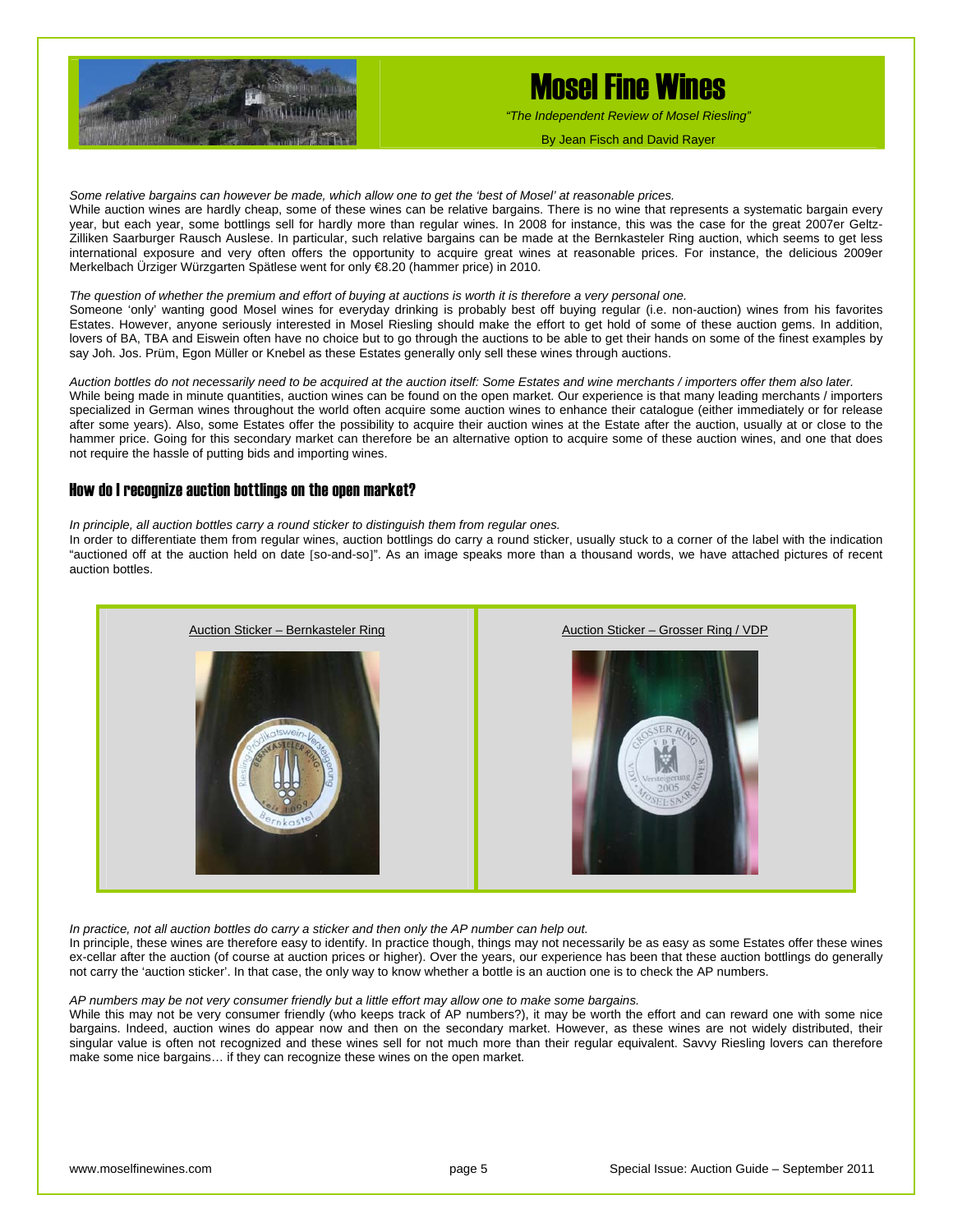

*"The Independent Review of Mosel Riesling"*

By Jean Fisch and David Rayer

### Auctions 2011 : Bernkasteler Ring Wines Guide

### **Overview**

We provide here a review of wines that will be auctioned off by the Bernkasteler Ring on September 22, 2011 and that we can recommend on quality grounds. This includes wines from the following Estates (presented in alphabetic order):

| <b>Bastgen</b>              | Monzel             | <b>Koblenz</b><br><b>Rhine</b>                        |
|-----------------------------|--------------------|-------------------------------------------------------|
| <b>Bauer</b>                | Mülheim            |                                                       |
| von Beulwitz                | Mertesdorf         | $\mathcal{L}_{\mathbb{Z}_n}$                          |
| <b>Ernst Clüsserath</b>     | Trittenheim        |                                                       |
| <b>Clüsserath-Eifel</b>     | <b>Trittenheim</b> | <b>Mosel</b>                                          |
| Franzen                     | <b>Bremm</b>       | Pommern                                               |
| <b>Leo Fuchs</b>            | Pommern            |                                                       |
| <b>Albert Gessinger</b>     | Zeltingen          | Cochem<br>Bremm<br>Zell-Merl                          |
| Kallfelz                    | Zell-Merl          |                                                       |
| Karp-Schreiber              | Brauneberg         | Erden<br>Ürzig<br>Graach                              |
| <b>Kees-Kieren</b>          | Graach             | Zeltingen<br><b>Bernkastel</b><br>Monzel ·<br>Mülheim |
| <b>Heribert Kerpen</b>      | Wehlen             | Brauneberg<br>Kesten<br>¢<br>Piesport                 |
| Lehnert-Veit                | Piesport           | Trittenheim<br>Klüsserath<br>Leiwen                   |
| <b>Carl Loewen</b>          | Leiwen / Longuich  |                                                       |
| <b>Alfred Merkelbach</b>    | Ürzig              | lerteso                                               |
| <b>Markus Molitor</b>       | Wehlen             | lTrier                                                |
| Paulinshof                  | Kesten             |                                                       |
| Dr. Pauly-Bergweiler        | <b>Bernkastel</b>  | Kanzem                                                |
| Rebenhof                    | Ürzig              |                                                       |
| <b>FJ Regnery</b>           | Klüsserath         |                                                       |
| <b>Johann Peter Reinert</b> | Kanzem             |                                                       |
| <b>Andreas Schmitges</b>    | Erden              | 10 km                                                 |
| St. Nikolaus-Hospital       | <b>Bernkastel</b>  |                                                       |

*NB: We did not taste the 1994er Clüsserath-Eifel Neumagener Rosengärtchen Riesling Trockenbeerenauslese, 2006er Martin Conrad Brauneberger Juffer Riesling Trocken GK, 2010er Peter Neu Erben Wiltinger Klosterberg Riesling Auslese and 2010er Werner Schweicher Annaberg Riesling Auslese.*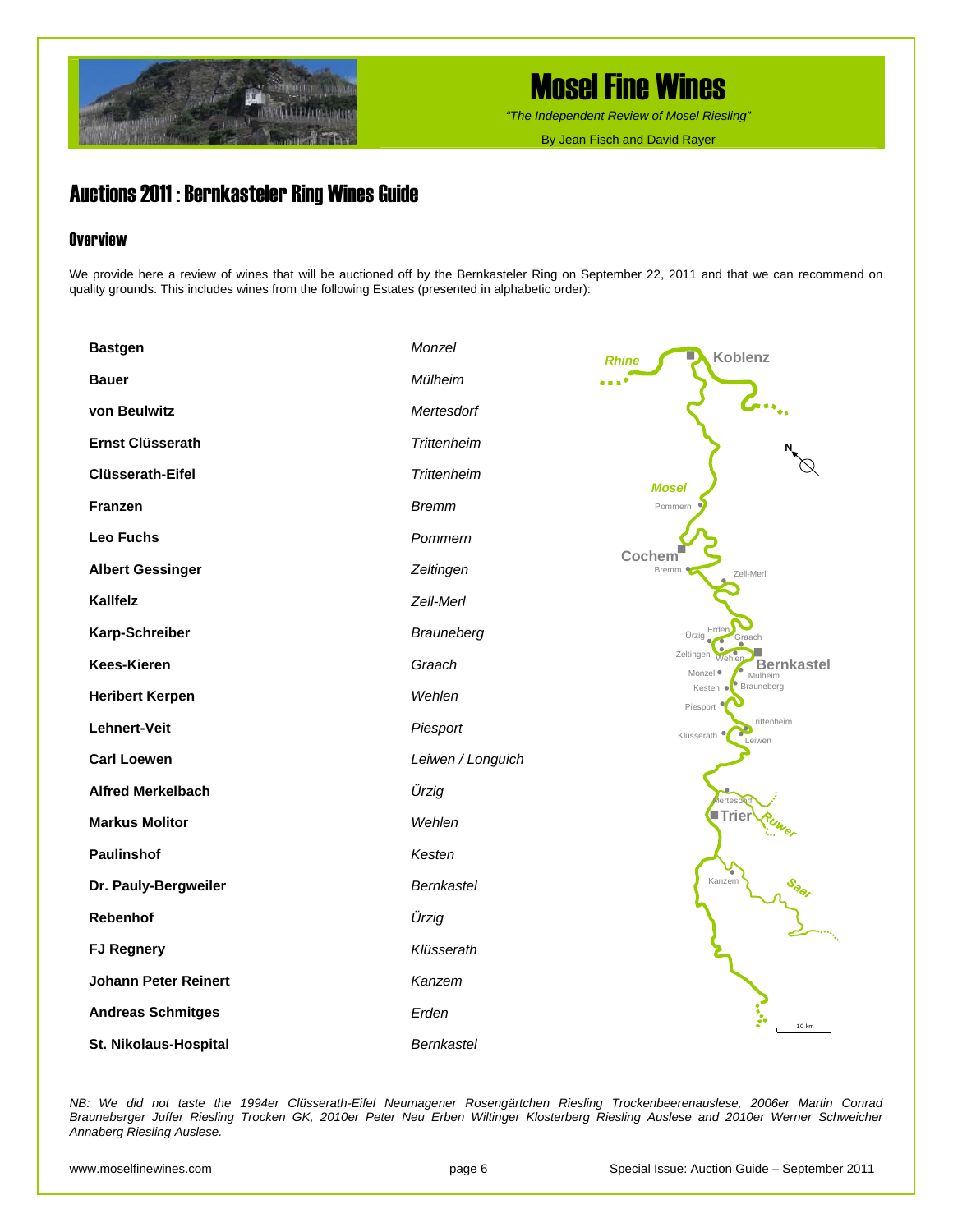

*"The Independent Review of Mosel Riesling"*

By Jean Fisch and David Rayer

#### Tasting Notes by Estates

| <b>Weingut Bastgen</b>   |                                           |       |                |    |  |  |  |
|--------------------------|-------------------------------------------|-------|----------------|----|--|--|--|
| 2010er<br><b>Bastgen</b> | Kestener Paulinshofberg Riesling Spätlese | 08 11 | <b>Auction</b> | 92 |  |  |  |

This offers fresh and juicy notes of grapefruit, pineapple, flowers and even vanilla on the nose. This leads to juicy and racy notes of fruits on the palate, where some riper and more botrytis-driven aromas come through. The finish is impeccably balanced, with the weight and presence of an Auslese. This is a great crowd-pleasing wine made in a *feine Auslese* style. 2015-2025

| <b>Weingut Bauer</b><br>- II Ving--- |       |                                      |       |           |    |
|--------------------------------------|-------|--------------------------------------|-------|-----------|----|
|                                      |       |                                      |       |           |    |
| 2010er                               | Bauer | Brauneberger Juffer Riesling Auslese | 16 11 | `uction ' | 93 |

This Estate is not (yet) well known on the international market but this could change quickly judging by this head-turner! It exhibits elegant and fresh scents of peach, pear, mint and apricot flowers on the nose as well as delicately elegant notes of honeyed spices on the palate. This all leads to a firm acidity which freshens up the finish. This wine, only bottled in magnums, is a great success in this vintage. 2015-2030

## Weingut Erben von Beulwitz

| 2010e | eulwitz | $\sim$<br>Alte<br>Rieslina<br>Reben<br>Auslese<br>: lange<br>ומחי<br>GK<br> | 04 | ົ<br>- |
|-------|---------|-----------------------------------------------------------------------------|----|--------|
|       |         |                                                                             |    |        |

The vintage allowed Herbert Weis to produce not one, as usual, but two bottlings of Auslese Alte Reben: A regular one (which is sold via the regular channels) and this lange GK one, sold at this year's auction. This offers a beautiful, delicate and pastel-like nose of fresh fruits and minerals. The lange GK side of the wine comes through on the palate. The finish is firm and zesty. This Eiswein-Auslese styled wine is rich and firm and very hard to resist. 2015-2030

|  | 2009e. | ulwit | Eiswein<br>NIC<br>.<br>∙nar | าแ<br>u. |  | 94 |  |
|--|--------|-------|-----------------------------|----------|--|----|--|
|--|--------|-------|-----------------------------|----------|--|----|--|

This behaves aromatically more like a BA and offers a great nose of candied and dried fruits, underlined by a touch of volatile acidity. The wine is zesty, rich and quite sweet at this stage. The finish is however incredibly airy and intense. This is a lovely BA-styled Eiswein in the making. 2017- 2029

|        | <b>Weingut Ernst Clüsserath</b> |                                         |                |    |
|--------|---------------------------------|-----------------------------------------|----------------|----|
|        |                                 |                                         |                |    |
| 2010er | Ernst Clüsserath                | Trittenheimer Apotheke Riesling Auslese | <b>Muction</b> | 91 |

A fresh floral nose of cassis, lavender and banana leads to an elegant playful wine on the palate. This is about freshness and restrained elegance, with more sorbet-like fruity flavors coming through in the long and smooth finish. This is impeccably made. 2015-2025

|        | <b>Weingut Clüsserath-Eifel</b> |                               |       |         |    |
|--------|---------------------------------|-------------------------------|-------|---------|----|
|        |                                 |                               |       |         |    |
| 1998eı | <b>Cliffee</b><br>serath-Eifel  | Apotheke Riesling Auslese *** | 06.99 | ™ction. | 90 |

*Reprint of our tasting note of September 2009:* This boasts some attractive intense flavors of yellow fruits, butter and some subtle notes of herbs on the nose, with just a slight touch of petrol. Delicately creamy, it is well balanced and ripe with a delicious sense of fine botrytis (showing a light honeyed touch) as well as zest cleaning the palate in the finish. This is a lovely mature wine. Now-2018

| 2004er | ---<br>$- \cdot$<br>Eife<br>⊤⊔usseratn- | ***<br>Spätlese<br>. Rieslinc<br><b>Trittenheimer</b><br>' Apotheke | 1505 | Auction<br>. | 89 |
|--------|-----------------------------------------|---------------------------------------------------------------------|------|--------------|----|
|        |                                         |                                                                     |      |              |    |

This is in an awkward muted phase at the moment, with roasted notes of almonds dominating the aromatics on the palate. Nevertheless, the wine hints at attractive notes of peach and flowers and offers good zesty sweetness in the finish. 2014-2024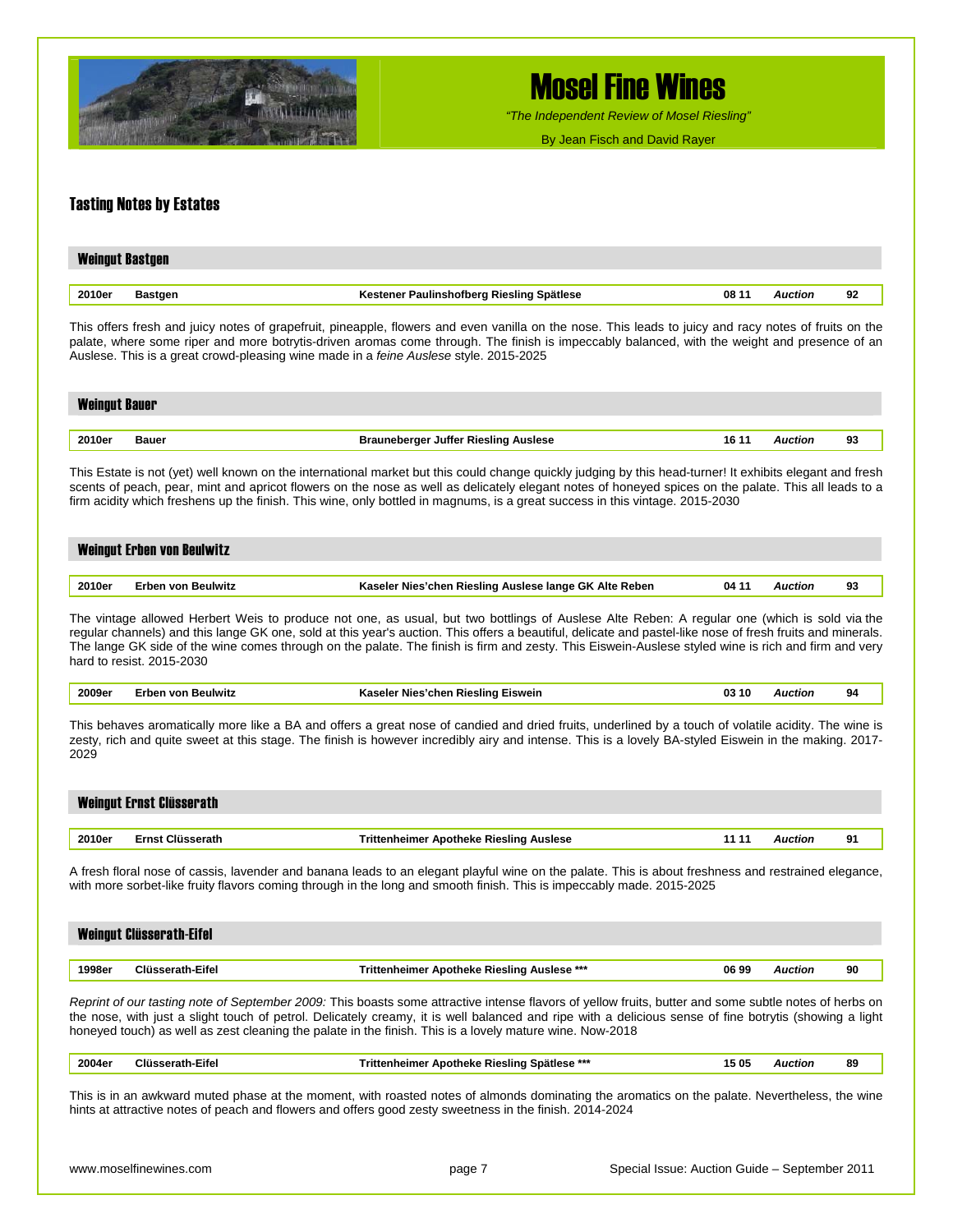

*"The Independent Review of Mosel Riesling"*

By Jean Fisch and David Rayer

#### Weingut Franzen

|  | nn.<br>nue.<br>- 1 |  | Auslese<br>slinc<br>RIE | 07 | rinr<br>. | 94 |
|--|--------------------|--|-------------------------|----|-----------|----|
|--|--------------------|--|-------------------------|----|-----------|----|

This youthful beauty is still marked by some sulfur on the nose. After some airing, the wine offers a stunning nose of yeasts, mint, tobacco and minerals. This leads to a more fruit-driven side on the palate, with high aromatic density (from huge levels of dry extract) and a racy acidity giving the whole thing an aristocratic austerity. The finish is smooth and long. This great effort (possibly the best at this Estate for many years) needs some time to integrate its different bits and pieces (and integrate the sulfur) but should then be a smasher of an Auslese. 2022-2035

| <b>Weingut Leo Fuchs</b> |           |                                                       |       |                |    |  |  |
|--------------------------|-----------|-------------------------------------------------------|-------|----------------|----|--|--|
|                          |           |                                                       |       |                |    |  |  |
| 2010er                   | Leo Fuchs | <b>Pommerner Zeisel Riesling Auslese *** Feinherb</b> | 16 11 | <b>Auction</b> | 86 |  |  |

With 14% of alcohol, this is a rather rich and powerful wine driven by surprisingly ripe notes of quince, pear and apricot flower on the nose. This leads to more powerful and slightly hot notes of spices and fruits on the palate and a long finish carried by a touch of alcoholic heat. This wine made to enjoy with rich hearty food will please lovers of ostentatious wines. Given the touch of alcohol, we would however opt to enjoy this in its youth. Now-2014

| 2010er | ·uchs<br>- El | . AuSleSe ***<br>⊶ח∩י<br>Rieslinc<br>∕eise<br>rne |  | -- |
|--------|---------------|---------------------------------------------------|--|----|
|        |               |                                                   |  |    |

The most fascinating about this wine is its aromatic profile: It oozes blood orange, a feeling which is enhanced by some riper notes of apricot, toffee and nut oil in the background. The wine is rich and opulent on the palate, with good hearty flavors of fruits and spices, and leaves a great juicy feel in the after-taste. This is a nice and comparatively baroque dessert wine to sip next to a fire on a cold day. 2015-2025

|        | <b>Weingut Albert Gessinger</b> |                                                     |         |    |
|--------|---------------------------------|-----------------------------------------------------|---------|----|
|        |                                 |                                                     |         |    |
| 2010er | <b>Albert Gessinger</b>         | Zeltinger Sonnenuhr Riesling Auslese *** Alte Reben | Auction | 90 |

The simple nonetheless very attractive scents of white peach, pineapple, passion fruit as well as a whiff of volatile acidity on the nose lead to an elegantly restrained and zesty feel on the palate. The finish is remarkably long. 2015-2025

| <b>Weingut Kallfelz</b> |          |                                                        |        |    |
|-------------------------|----------|--------------------------------------------------------|--------|----|
|                         |          |                                                        |        |    |
| 2010er                  | Kallfelz | Merler Königslay-Terrassen Riesling Spätlese<br>114 11 | uction | 89 |

This offers an attractive nose of melon, grapefruit, passion fruit and pear. The wine is comparatively intense, rich and racy on the palate, with a nice sense of balance in the finish. 2015-2025

| <b>Weingut Karp-Schreiber</b> |                |                                                               |                |    |  |  |  |
|-------------------------------|----------------|---------------------------------------------------------------|----------------|----|--|--|--|
| 2010er                        | Karp-Schreiber | <b>Brauneberger Juffer Riesling Kabinett Trocken</b><br>03 11 | <b>Auction</b> | 87 |  |  |  |
|                               |                |                                                               |                |    |  |  |  |

With 12% of alcohol, this offers simple but attractive notes of herbs, gooseberry and cassis. The wine is enjoyable with some brown spices coming through in the palate. This is nicely made in a simple and direct way. Now-2015

|  | 1976er Karp-Schreiber | Brauneberger Juffer-Sonnenuhr Riesling Auslese | 0777 | Auction | 90 |
|--|-----------------------|------------------------------------------------|------|---------|----|
|--|-----------------------|------------------------------------------------|------|---------|----|

This offers a telltale golden-bronze color and a very attractively complex nose of yellow fruits, camphor, frangipane, leather and toffee. A delicious touch of candied lime lightens up all these complex gentleman's cabinet flavors on the palate. The finish is now off-dry, so that it would be perfect with food (game), as an aperitif or on its own after dinner. Now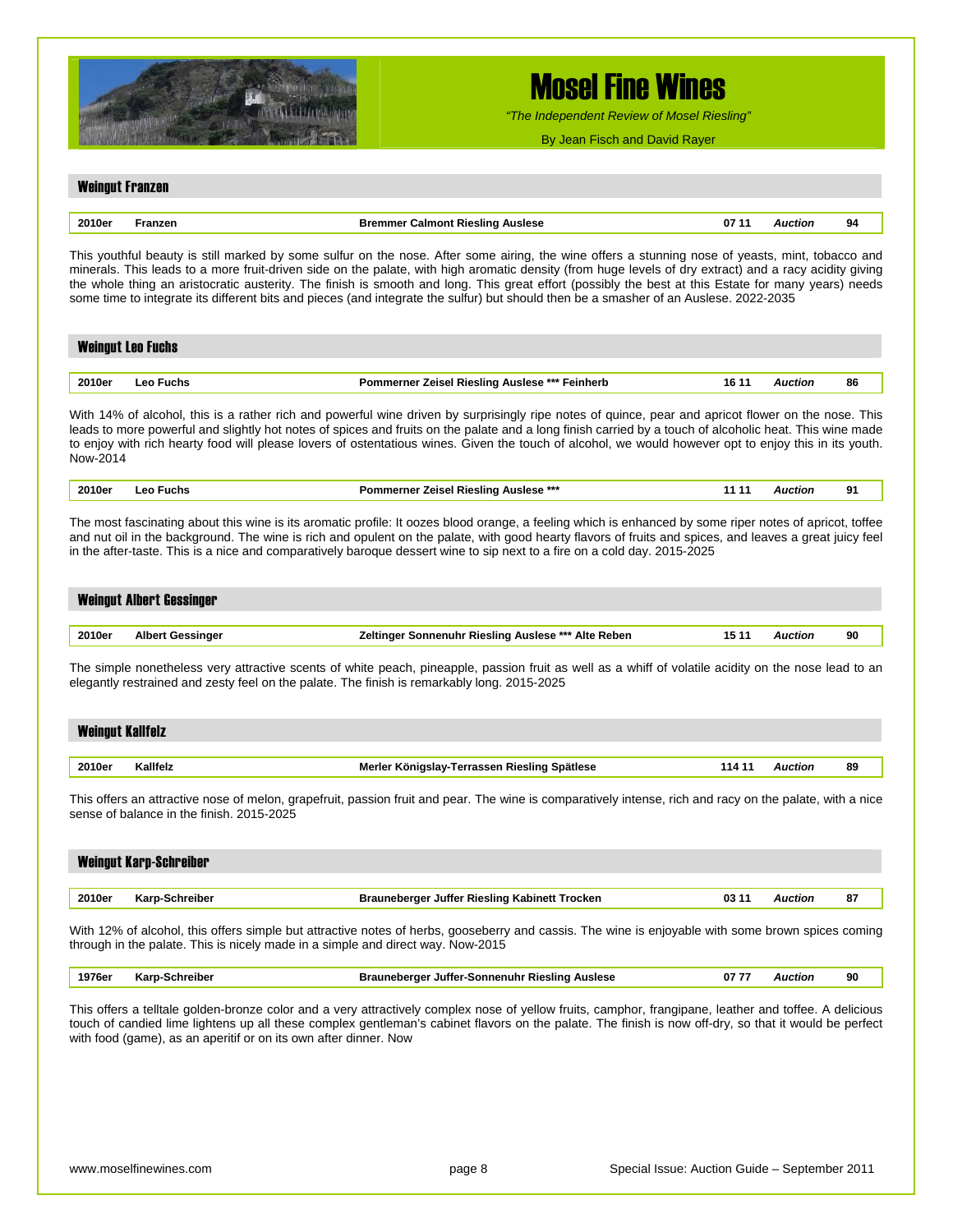

*"The Independent Review of Mosel Riesling"*

By Jean Fisch and David Rayer

## Weingut Kees-Kieren **2010er Kees-Kieren Erdener Treppchen Riesling Spätlese \*\* 22 11** *Auction* **89**  This offers a rich and opulent nose of passion fruit, apple and honey. The wine first offers the ravish raciness of Kabinett on the palate, before this gives way to a more exotic intensity of a Spätlese in the finish. This joyful and attractive wine is hard to resist. 2015-2025 **2010er Kees-Kieren Graacher Domprobst Riesling Auslese \*\*\* 26 11** *Auction* **92**  This offers an electrifying direct nose of crystallized citrus, pineapple and smoke. It leads to more rich honeyed flavors on the palate. These are balanced out by an incredibly racy acidity, which tightens up the whole thing. This enjoyable zesty Auslese leaves a feel of power and energy in the long and razor-sharp finish. 2015-2025 Weingut Heribert Kerpen **2010er Heribert Kerpen Wehlener Sonnenuhr Riesling Spätlese \* 20 11** *Auction* **88**  This offers direct scents of slightly exotic fruits on the nose driven by pineapple, peach and passion fruit. This leads to a surprisingly soft feel on the palate, where a honeyed spicy side comes through. The finish is smooth and direct, with the weight of an Auslese. 2015-2025 **2010er Heribert Kerpen Wehlener Sonnenuhr Riesling Auslese \*\*\* 23 11** *Auction* **93**  This offers a beautiful citrus-driven nose of fresh white fruits, mint and pepper, with more exotic flavors of pineapple coming through on the palate. Despite the aromatic opulence, the wine is really racy and comparatively lean, with a razor sharp finish. It leaves a fascinating feel of whipped cream, white pepper and mint in the aftertaste. This is simply irresistible. 2015-2030 Weingut Lehnert-Veit **2001er Lehnert-Veit Piesporter Goldtröpfchen Riesling Auslese 05 02** *Auction* **90**  This is still somewhat closed, with almond-driven notes of reduction. The wine hints at cassis, vanilla, gooseberry and herbs, with a touch of volatile acidity noticeable on the nose. It is well balanced and direct on the palate, and leaves a clean spicy feel in the finish. This is an outstanding effort which still needs a few years of bottle age to overcome its current reductive profile. 2014-2026 Weingut Carl Loewen **2009er Carl Loewen Leiwener Laurentiuslay Riesling Trockenbeerenauslese 20 10** *Auction* **93**  This is a huge wine loaded with intense flavors of dried fruits, apricot, licorice and spices, as well as a touch of volatile acidity. More bakery notes and flavors of almonds come through on the palate, and these add to the feeling of glorious richness. A delicately tickly acidity freshens up the long finish. This is a full-blown TBA with decades of life ahead. 2021-2049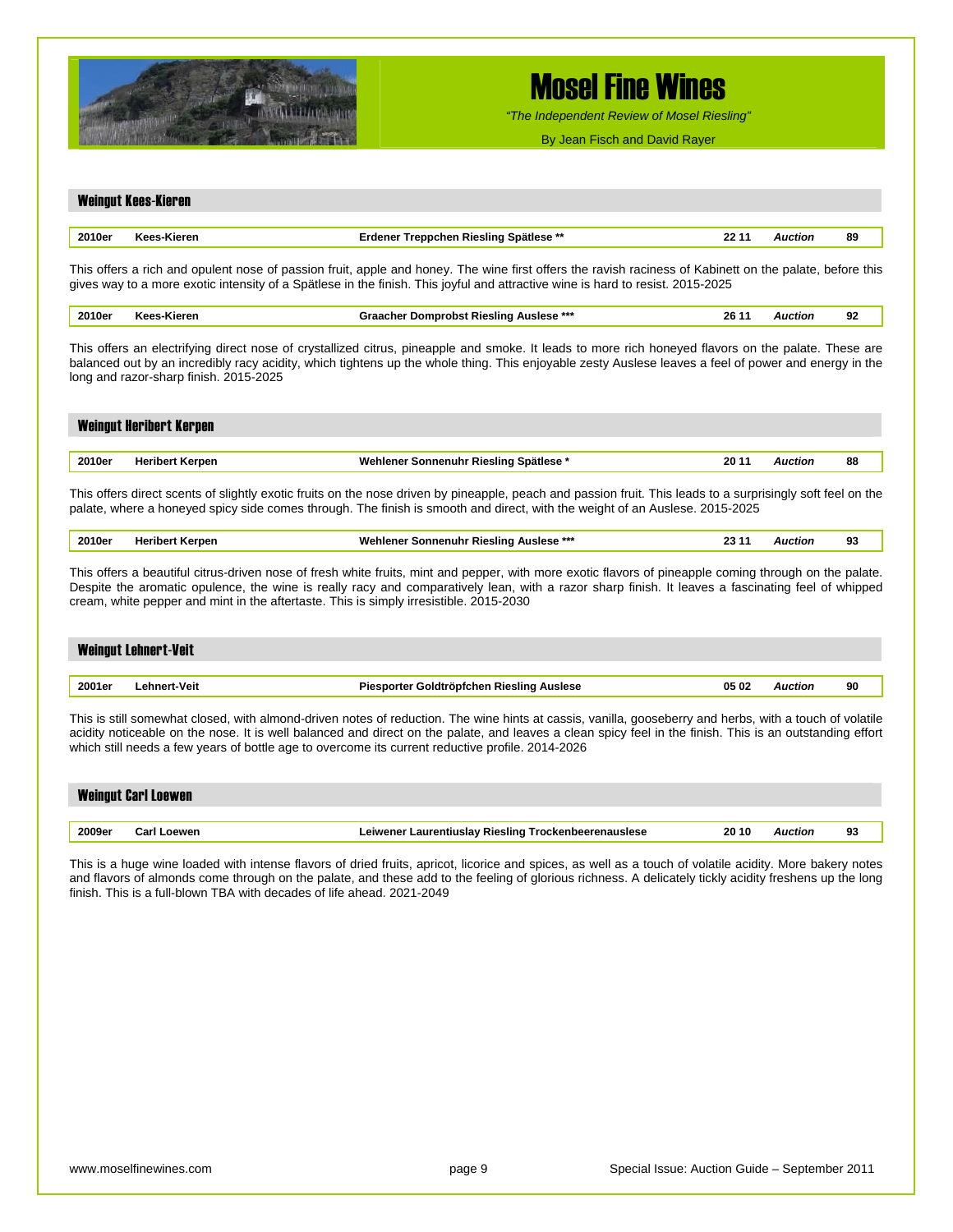

*"The Independent Review of Mosel Riesling"*

By Jean Fisch and David Rayer

#### Weingut Alfred Merkelbach

| 2010er | ALC.<br>AIT | Auslese<br>Vurzu<br>-slinc<br>оапел | 08 | Auctiol | 88 |
|--------|-------------|-------------------------------------|----|---------|----|
|        |             |                                     |    |         |    |

Fermented with 10.5% of alcohol, this offers a beautiful and comparatively rich "long GK"-styled nose of whipped cream, honey, melon and exotic fruits. All this exuberance seems to vanish away on the palate, which proves light and delicately racy. This feeling of lightness carries over into a slightly hot finish. Now-2015

| 2010ei<br>. | <br>. | 04 | ווטו<br>. | 90<br>$ -$ |
|-------------|-------|----|-----------|------------|
|             |       |    |           |            |

This GK-styled wine is driven by complex flavors of mango, pineapple, grapefruit and dried earthy spices on the palate. The wine boasts 11% of alcohol and yet this is hardly perceptible on the palate, where more spicy notes of fruits are balanced out by a great zesty feel of acidity. The finish is racy and long. Now-2018

| <b>Weingut Markus Molitor</b> |                       |                                                        |       |         |    |  |  |
|-------------------------------|-----------------------|--------------------------------------------------------|-------|---------|----|--|--|
|                               |                       |                                                        |       |         |    |  |  |
| 2009er                        | <b>Markus Molitor</b> | Zeltinger Sonnenuhr Riesling Spätlese (Golden Capsule) | 23 10 | Auction | 94 |  |  |
|                               |                       |                                                        |       |         |    |  |  |

This show-stopping beauty offers complex spicy floral scents on the nose, driven by lavender, laurel, lime and peach. This leads to further intense notes of passion fruit, acacia honey and mint on the palate. This is really an Auslese in style and aromatics, but what a wine! 2017-2034

#### **2010er Markus Molitor Niedermenniger Herrenberg Riesling Auslese \*\*\* (Golden Capsule)** *Auction* **(92-95)**

This cask sample is still very primary and backward, but hints at huge BA and even TBA-styled honeyed flavors of dried and candied fruits. The wine coats the palate with an oily feel of fruit and honey. Zesty acidity then kicks in to lighten up and add balance to the endless and smooth finish. This is a huge concentrated wine in the making. 2020-2040

| 2009er<br>$- - - - -$ | Molito | Capsule'<br>(Golden<br>u Eiswein '<br>: Rieslina<br>Badstube<br>. ALAR<br>.<br>. | cuon<br>. | ៸៰៸<br>. |
|-----------------------|--------|----------------------------------------------------------------------------------|-----------|----------|
|                       |        |                                                                                  |           |          |

This offers a fruit-driven nose of pineapple, apricot, cassis and fresh prune, which give way to glorious oily flavors of candied fruits on the palate. The after-taste is smooth, with some lavender and honey to add complexity to the overall experience. This beauty is still marked by some sulfur at this early stage and will require cellaring. But then, it should be a stunner of an Eiswein. 2019-2039

| 2007er | …ulitor | slina<br>I rockenbeerenauslese<br>Sonnenuh<br>KIP <sup>r</sup> | 0 | 98 |
|--------|---------|----------------------------------------------------------------|---|----|
|        |         |                                                                |   |    |

This is already dark in color and offers a huge complex nose of apricot cream, blood orange, figs, candied lime, toffee, raisin and many other scents (the list would be too long to enumerate!). The wine is nearly painfully intense and oily on the palate, with a touch of led pencil and dried prunes. The wine is complex and does not seem to end. This great success may even eventually merit a perfect rating if it turns into one of these baroque Rheingau-style, Coca-Cola colored TBA legends in a few decades. 2027-2100

| <b>Weingut Paulinshof</b> |            |                                                    |       |         |    |  |
|---------------------------|------------|----------------------------------------------------|-------|---------|----|--|
| 2010er                    | Paulinshof | Kestener Paulinshofberg Riesling Spätlese Feinherb | 06 11 | Auction | 90 |  |

Still primary and yeasty, this attractive wine is driven by enjoyable notes of granny smith apple and dried spices. It is well balanced on the palate, with a racy but well-integrated touch of acidity. The finish is long and gorgeously spicy. This requires a little bit of patience for it to off-load its primary yeasty notes but should then offer an outstanding piece of winemaking. 2013-2018

| <b>Weingut Dr. Pauly-Bergweiler</b> |                      |                                                                       |       |         |    |  |  |  |
|-------------------------------------|----------------------|-----------------------------------------------------------------------|-------|---------|----|--|--|--|
|                                     |                      |                                                                       |       |         |    |  |  |  |
| 2010er                              | Dr. Pauly-Bergweiler | Bernkasteler alte Badstube am Doctorberg Riesling Kabinett Alte Reben | 22 11 | Auction | 89 |  |  |  |

This rich Spätlese-styled Kabinett offers comparatively opulent flavors of gooseberry, passion fruit, grapefruit and spices on the nose. The wine is firm on the palate, with racy and more under-cooled exotic flavors carrying over in the moderately long finish. Some racy acidity comes through in the finish to add freshness to the overall feel. 2013-2020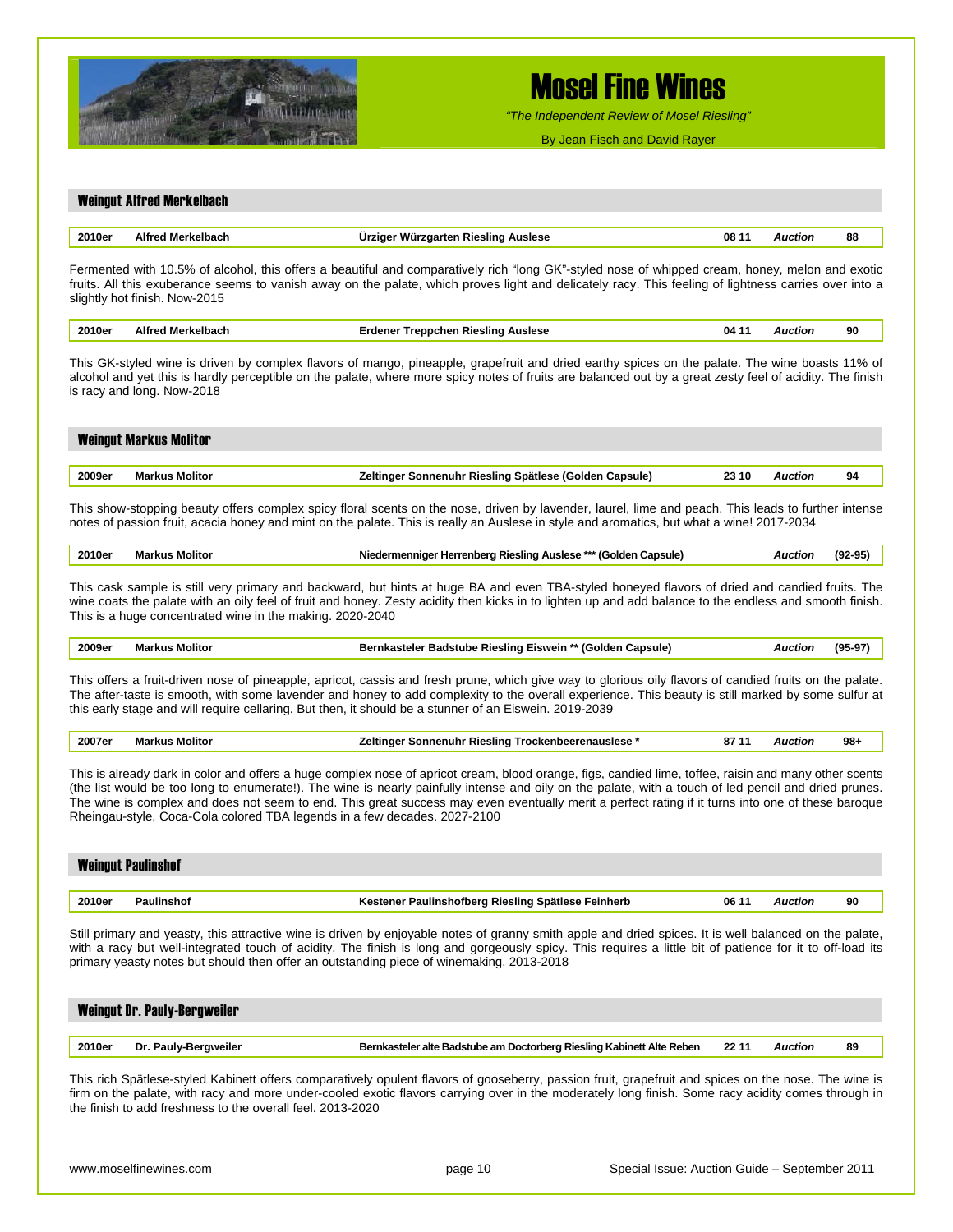

*"The Independent Review of Mosel Riesling"*

By Jean Fisch and David Rayer

| 2010er Dr. Pauly-Bergweiler<br>Bernkasteler alte Badstube am Doctorberg Riesling Spätlese Alte Reben 17 11 Auction |  | 91 |
|--------------------------------------------------------------------------------------------------------------------|--|----|
|--------------------------------------------------------------------------------------------------------------------|--|----|

Nearly white in color, this offers a beautifully fresh and complex nose of strawberry, melon and vine peach. The full-bodied wine (which boasts 10% of alcohol) is rich and powerful on the palate, and leaves a clean complex spicy feel in the long finish. It is a very attractive wine destined for food. 2015-2025

|  | 2010er Dr. Pauly-Bergweiler | Bernkasteler alte Badstube am Doctorberg Riesling Auslese | 33 11 | Auction |  |
|--|-----------------------------|-----------------------------------------------------------|-------|---------|--|
|--|-----------------------------|-----------------------------------------------------------|-------|---------|--|

This full-blown Auslese bursts with rich scents of whipped cream, melon, white peach and laurel. Despite all this opulence, the wine remains zesty and almost electrifying on the palate. The aromatic profile freshens up in the finish, with slightly Eiswein-styled sorbet flavors. This is a racy Auslese-Eiswein formatted wine in the making. 2015-2035

|  | 2009er | Dr<br>Paulv-.<br>aweiler | Eiswein<br>Johannisbrünnchen Riesling ⊓<br>stele. | 40 10 | Auction | ۰O<br>-- |  |
|--|--------|--------------------------|---------------------------------------------------|-------|---------|----------|--|
|--|--------|--------------------------|---------------------------------------------------|-------|---------|----------|--|

After a whiff of volatile acidity, this wine offers rich scents of quince, pear, cherry and smoky peach on the nose. This gives way to a zesty feel on the palate and some notes of almond paste in the after-taste. This is nicely balanced and smooth, and should age gracefully. 2016-2027

| <b>Weingut Rebenhof</b> |          |                                              |                |    |
|-------------------------|----------|----------------------------------------------|----------------|----|
| 2008er                  | Rebenhof | Ürziger Würzgarten Riesling Eiswein<br>19 09 | <b>Auction</b> | 92 |
|                         |          |                                              |                |    |

Already surprisingly dark in color, this offers a complex nose of toffee, candied fruits, smoke, quince and charcoal. The wine is racy and oily on the palate, and the finish is long and comparatively smooth. This complex wine will please lovers of more old-fashioned and more oxidative-styled wines. Now-2023

|  | 2009e. |  | .<br>лин<br>- GUSICSL | 10<br>.<br>. |  | œ<br>- |
|--|--------|--|-----------------------|--------------|--|--------|
|--|--------|--|-----------------------|--------------|--|--------|

This already hinted at its potential last year and it confirms it beautifully now: This is a great BA in the making. Great, fresh and complex notes of lavender, passion fruit, mango, dried fruits and honey literally jump out of the glass and give way to a great delineated feel on the palate. The whole thing bursts with fruits and yet remains incredibly focused and precise in the after-taste. The finish is long and racy. 2021-2039

| <b>Weingut FJ Regnery</b> |                   |                                                      |       |                |    |
|---------------------------|-------------------|------------------------------------------------------|-------|----------------|----|
|                           |                   |                                                      |       |                |    |
| 2010er                    | <b>FJ Regnery</b> | Klüsserather Bruderschaft Riesling Spätlese Feinherb | 15 11 | <b>Auction</b> | 88 |

This is a quite exotic and full-bodied expression of Riesling with loads of notes of pineapple, apricot and smoky spices. The wine comes over as direct and powerful on the palate, a feeling which persists in the comparatively long and smooth finish. This is attractively made. Now-2017

*NB: All wines by the Estate are bottled under VinoLok, a glass closure system developed by Alcoa which is quite popular in Germany. As this closure system has no long-term track record yet, we take a prudent (and possibly conservative) view on maturity windows.* 

| 2010er | Johann Peter Reinert | Wiltinger Klosterberg Riesling Auslese | 17 11 | Auction | 90 |
|--------|----------------------|----------------------------------------|-------|---------|----|
|        |                      |                                        |       |         |    |

Bottled under VinoLok, this offers direct and light notes of anise, tea herbs, citrus and gooseberry, which contrast with the power and intensity on the palate. The finish is racy and adds to a feeling of under-cooled elegance. It is still quite reduced at this stage so patience will be required. 2015- 2020+

| 2010er | Reinert<br>''eter . | Wawerner<br>Auslese<br>.slino<br>Ritterr<br>- ימולי<br>$\cdots$<br>viau<br>17. IL |  | uctior | ົ<br>- 74 |  |
|--------|---------------------|-----------------------------------------------------------------------------------|--|--------|-----------|--|
|--------|---------------------|-----------------------------------------------------------------------------------|--|--------|-----------|--|

Bottled under VinoLok, this beautiful wine offers a great feeling of water-light lightness. Notes of salt, iodine and grapefruit on the nose lead to a mineral feel on the palate. The finish is racy and smooth, with quite some power nicely harnessed by the fresh aromatic profile. This is a gorgeous Auslese. 2014-2020+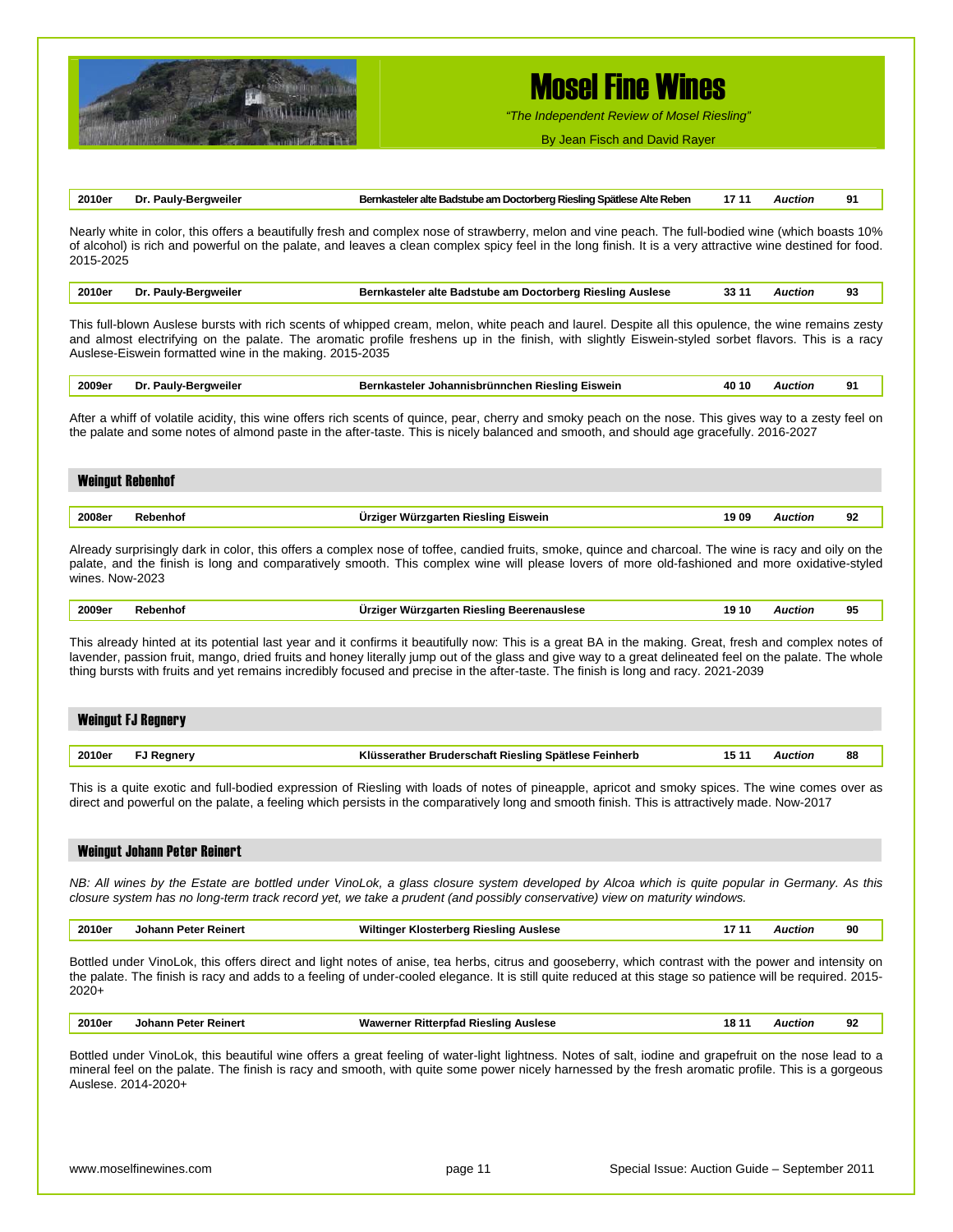

*"The Independent Review of Mosel Riesling"*

By Jean Fisch and David Rayer

| 2009er                                                                                                                                                                                                                                                                                  | Johann Peter Reinert             | Wiltinger Schlossberg Riesling Eiswein | 30 10 | <b>Auction</b> | 92 |  |
|-----------------------------------------------------------------------------------------------------------------------------------------------------------------------------------------------------------------------------------------------------------------------------------------|----------------------------------|----------------------------------------|-------|----------------|----|--|
| Bottled under VinoLok, this offers a complex zesty nose of candied fruit gums which lead to riper notes led by melon and pear on the palate. This<br>atypical Eiswein behaves really more like a BA, with a rich, honeyed and sweet finish. It will reward the patient ones. 2015-2020+ |                                  |                                        |       |                |    |  |
|                                                                                                                                                                                                                                                                                         |                                  |                                        |       |                |    |  |
|                                                                                                                                                                                                                                                                                         | <b>Weingut Andreas Schmitges</b> |                                        |       |                |    |  |
| 2001er                                                                                                                                                                                                                                                                                  | <b>Andreas Schmitges</b>         | Erdener Treppchen Riesling Auslese*    | 1302  | <b>Auction</b> | 90 |  |
|                                                                                                                                                                                                                                                                                         |                                  |                                        |       |                |    |  |

Similarly to many 2001 wines at this stage (see our detailed review of the 2001 vintage in Issue No 15), also this 2001 Auslese is still in the process of coming out of its muted phase and needs quite some air to shed its strong almond-driven notes of reduction. Then, this offers an attractive and direct nose of canned yellow peach, apple, earthy spices and honey, with a more mineral side coming through in the finish. 2013-2026

| Weingut Stiftung St. Nikolaus-Hospital |                       |                                                  |       |         |    |
|----------------------------------------|-----------------------|--------------------------------------------------|-------|---------|----|
|                                        |                       |                                                  |       |         |    |
| 2010er                                 | St. Nikolaus Hospital | <b>Graacher Himmelreich Riesling Auslese ***</b> | 17 11 | Auction | 92 |

This offers a saturated nose of yellow peach and dried earthy spices so typical for the Graacher Himmelreich. The wine proves to be very nicely balanced on the palate, with more direct notes of fruits. The finish is straightforward and long. This remarkable effort is one of the best we have ever tasted from this historic Estate. It should age gracefully for many years to come. 2018-2030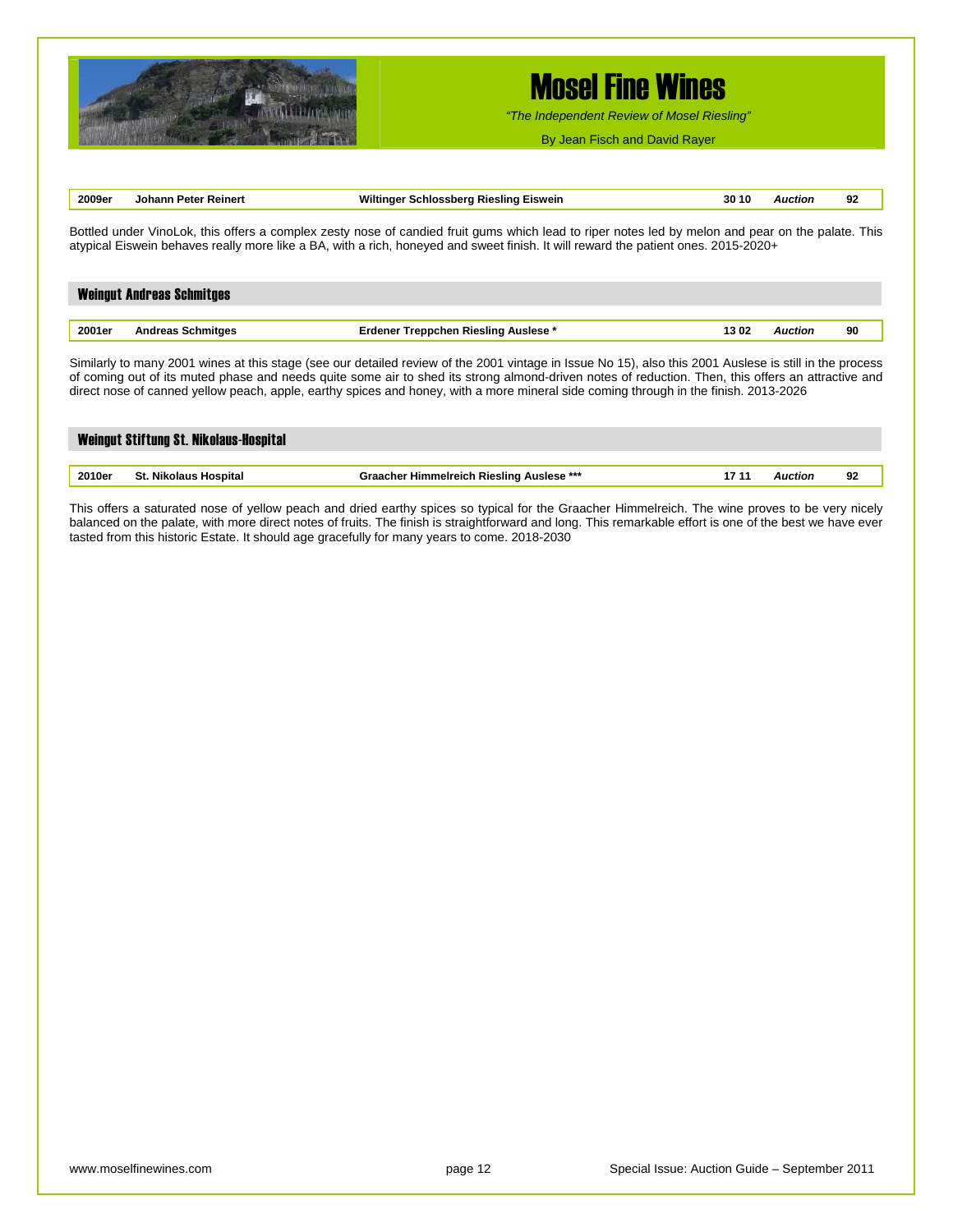

*"The Independent Review of Mosel Riesling"*

By Jean Fisch and David Rayer

*Rhine*

**Koblenz** 

## Auction 2011 : Grosser Ring / VDP Wines Guide

#### **Overview**

We provide here a review of wines that will be auctioned off by the Grosser Ring / VDP on September 23, 2011 and that we can recommend on quality grounds. This includes wines from the following Estates (presented in alphabetic order):

|                                      |                   | . *<br>Winningen                             |
|--------------------------------------|-------------------|----------------------------------------------|
|                                      |                   | $\mathcal{L}_{\mathbf{m}_{\alpha_1}}$        |
|                                      |                   |                                              |
|                                      |                   |                                              |
| <b>Clemens Busch</b>                 | Pünderich         | <b>Mosel</b>                                 |
| Geltz-Zilliken                       | Saarburg          |                                              |
| <b>Fritz Haag</b>                    | Brauneberg        |                                              |
| Heymann-Löwenstein                   | Winningen         | Cochem                                       |
| von Hövel                            | <b>Oberemmel</b>  | Pünderich                                    |
| <b>Le Gallais</b>                    | Kanzem            | Graach                                       |
| Karthäuserhof                        | Trier-Eitelsbach  | <b>Nehler</b><br><b>Bernkastel</b><br>Lieser |
| <b>Schloss Lieser</b>                | Lieser            | Brauneberg                                   |
| Dr. Loosen                           | <b>Bernkastel</b> | Piesport                                     |
| Egon Müller                          | Wiltingen         |                                              |
| Joh. Jos. Prüm                       | Wehlen            | Trier-Eitelsbach                             |
| S.A. Prüm                            | Wehlen            | <b>Triel</b>                                 |
| <b>Schloss Saarstein</b>             | Serrig            | Konz-Oberemmel<br>Wiltingen                  |
| Willi Schaefer                       | Graach            | Kanzem                                       |
| Wwe Dr. H. Thanisch - Erben Thanisch | <b>Bernkastel</b> | Saarburg<br>Serrig                           |

10 km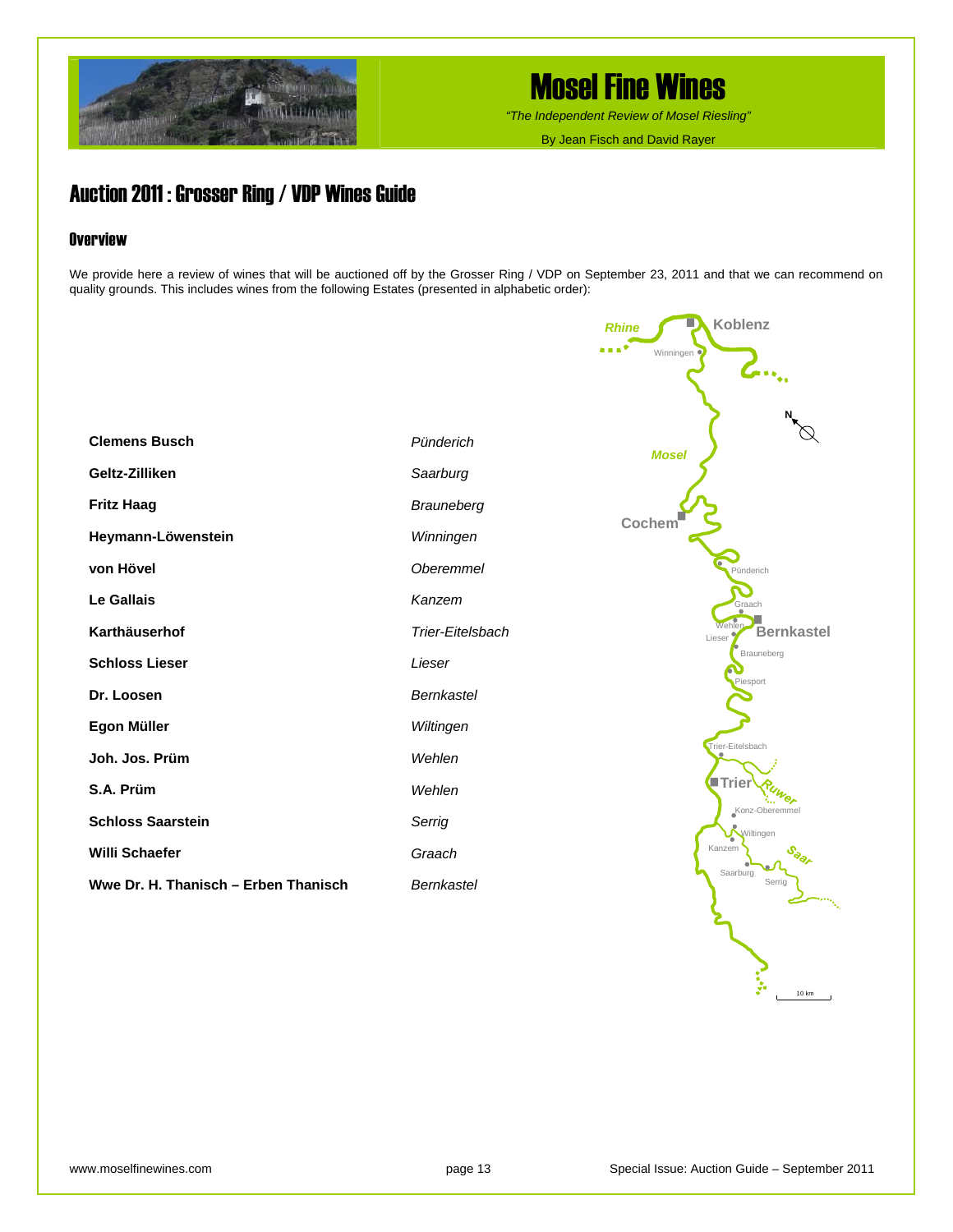

*"The Independent Review of Mosel Riesling"*

By Jean Fisch and David Rayer

#### Tasting Notes by Estates

| <b>Weingut Clemens Busch</b> |                      |                                                  |       |                |        |  |  |  |
|------------------------------|----------------------|--------------------------------------------------|-------|----------------|--------|--|--|--|
|                              |                      |                                                  |       |                |        |  |  |  |
| 2010er                       | <b>Clemens Busch</b> | Pündericher Marienburg Riesling Auslese lange GK | 17 11 | <b>Auction</b> | (95-97 |  |  |  |

Still yeasty at first, this powerhouse offers most beautiful notes of cream, red berry fruit and honeyed exotic fruits on the nose. The wine has the weight and presence of a BA but, far from being weighty, the great zesty acidity makes the wine incredibly lively and mouth-watering. The finish is complex and incredibly long. This is a terrific effort made in a dynamic and zesty style. 2020-2040

| <b>Weingut Le Gallais</b> |            |                                           |       |                |    |  |  |  |
|---------------------------|------------|-------------------------------------------|-------|----------------|----|--|--|--|
|                           |            |                                           |       |                |    |  |  |  |
| 2010er                    | Le Gallais | Wiltinger braune Kupp Riesling Auslese GK | 09 11 | <b>Auction</b> | 94 |  |  |  |

This opens up to a great rich and soft nose of gooseberry, melon, white peach and some dried herbs. The wine is quite racy on the palate and this all leads to a firm long finish. The aromatic intensity and precision are superb in this long gold capsule-styled wine. 2020-2035

## Weingut Geltz-Zilliken **2003er Geltz-Zilliken Saarburger Rausch Riesling Beerenauslese 02 04** *Auction* **94**

The nose is initially showing some powerful volatile acidity before opening up to Sauternes-like fruit-driven richness including honey, apricot, acacia and dried mango. The wine is mouth-coating and offers huge dry extract, intense notes of butter cream, orange marmalade, honey and toffee. Overall, the aromatics and structure are not unlike that of great 1976 Middle Mosel wines. It is a beautiful, rich dessert wine. Now-2033

| 2010er | Geltz-Zilliken | Saarburger Rausch Riesling Auslese lange GK | 01 11 | Auction |  |
|--------|----------------|---------------------------------------------|-------|---------|--|
|--------|----------------|---------------------------------------------|-------|---------|--|

This wine stands out in 2010 at this Estate, as the only one to be clearly driven by botrytis-related aromatics. This beauty exhibits TBA-like flavors on the nose with intense raisin, honey, ripe fruits and a touch of toffee all wrapped in smoke. Although the level of dry extract must be colossal, the wine remains beautifully balanced on the palate, with some notes of whipped cream softening the structure. The finish is pure and very long. This is a stunning wine! 2020-2035

| 2010er | <b>7illiken</b><br>—∼اہ–… | <b>Auslese GK</b><br>03<br><b></b><br>Rausch<br>burger<br>ı Rieslind<br>522 |  | cuon | 95 |  |
|--------|---------------------------|-----------------------------------------------------------------------------|--|------|----|--|
|--------|---------------------------|-----------------------------------------------------------------------------|--|------|----|--|

Initially restrained and compact with notes of smoke and infused fruits, this opens up to riper notes of fruits (pear and quince) and honey. This is made in a "feine Auslese" style with mouth-coating intensity but a mouth-watering clean and pure finish. This is a refined Auslese which shows rather ripe and soft fruits. 2016-2025

|  | $- \cdots$<br>2010er<br>`eltz⊦<br>'illiker | <b>Auclasa</b><br>`ıeslını<br>Rausch<br>nuraer<br>э. | 05<br>. . | uction<br>. | 94 |
|--|--------------------------------------------|------------------------------------------------------|-----------|-------------|----|
|--|--------------------------------------------|------------------------------------------------------|-----------|-------------|----|

Still quite backward in style, this offers great floral notes, exotic fruits (quince, mango), citrus and chamomile which give way to superbly delineated and zesty notes of yellow peach on the palate. This is a great Auslese with quite some potential but also already frightfully delicious now. 2017- 2025

| <b>Zilliken</b><br>2010e<br>Spätlese<br>Rausch Riesling<br>40 IF<br>-07<br>Auction<br>,,,,,,,<br>a e n<br>.<br>_____<br>. | ۰۵<br>--<br>__ |
|---------------------------------------------------------------------------------------------------------------------------|----------------|
|---------------------------------------------------------------------------------------------------------------------------|----------------|

This is still reduced and requires quite some airing. Then, it offers a very pure and fresh nose driven by complex notes of smoke, botrytis, mango and red berry fruits. It is rich and overtly fruity on the palate at this stage, with quite some subtle notes of cream. And yet, this all leads to a airy and juicy finish. This is really a great rich Auslese, but one with great finesse. 2018-2030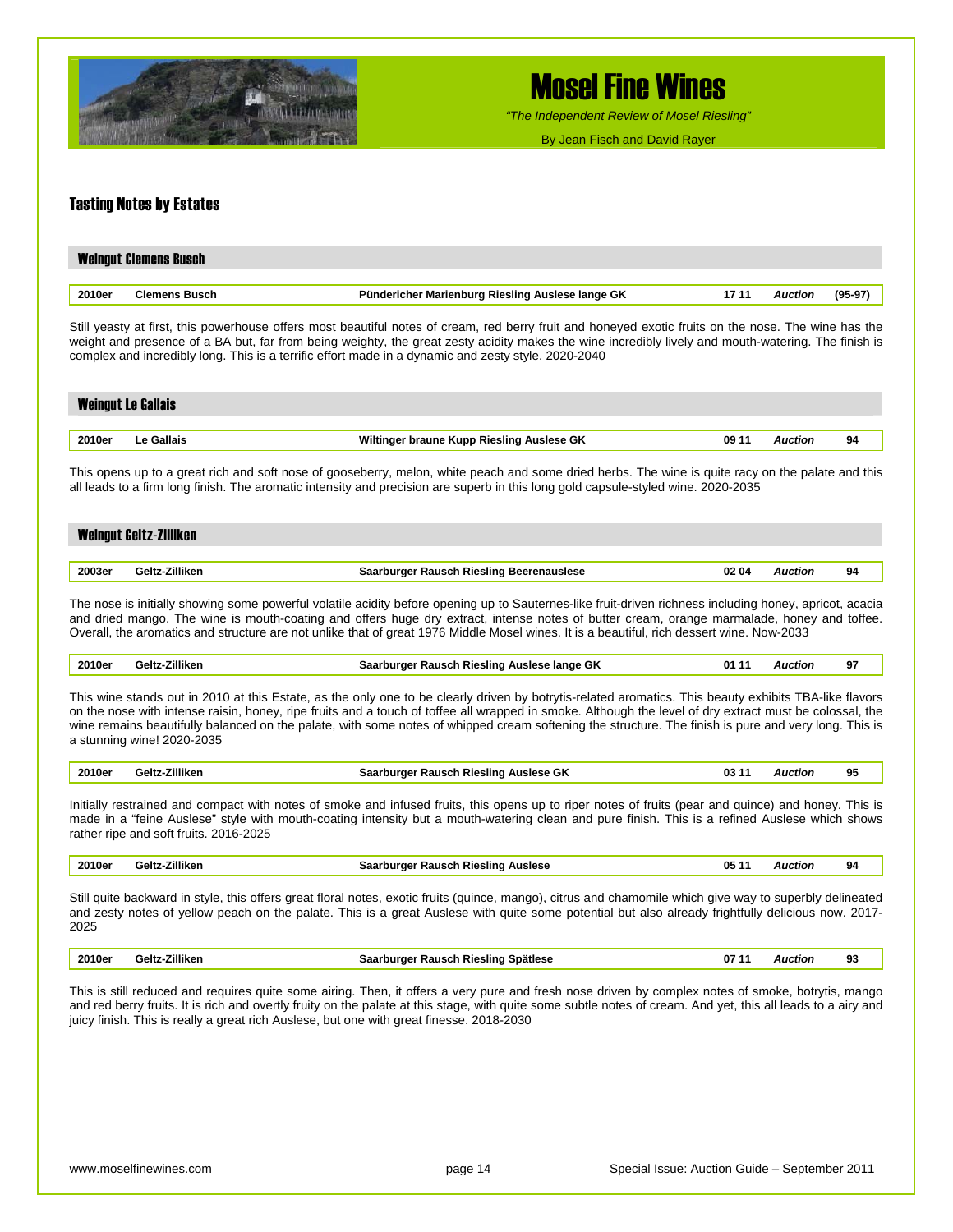

*"The Independent Review of Mosel Riesling"*

By Jean Fisch and David Rayer

#### Weingut Fritz Haag

| 2010er<br>$- - - - - -$ | . .<br><b>RIASIING</b><br>JUITAI<br>sonnenunr<br>пF<br>un<br>$\sim$ $\sim$ | <br>. |  |
|-------------------------|----------------------------------------------------------------------------|-------|--|
|                         |                                                                            |       |  |

This offers a rich and comparatively opulent nose driven by whipped cream, pineapple, passion fruit, grapefruit and some honeyed spices. The wine is racy and precise on the palate, and offers an incredibly long and powerful finish. This is nearly TBA in aromatics yet retains the lightness of high level Auslese. This is a superb effort. 2020-2040

| 2010er<br>. | Haad<br>ʻritz<br>the contract of the contract of the | √ Juffer-Sonnenuhr Riesling ^<br>Brauneberger<br>∣ Spätlese<br>. |  | Auction | 94 |
|-------------|------------------------------------------------------|------------------------------------------------------------------|--|---------|----|
|-------------|------------------------------------------------------|------------------------------------------------------------------|--|---------|----|

This offers a beautifully and delicately creamy nose of passion fruit, pineapple and honeyed spices. The wine is rich yet refined on the palate, and offers a great smooth and long finish. This is a beautiful wine made in a most elegant Auslese GK style. 2020-2035

| Weingut von Hövel |           |                                       |                |           |  |  |  |  |
|-------------------|-----------|---------------------------------------|----------------|-----------|--|--|--|--|
| 2010er            | von Hövel | Oberemmeler Hütte Riesling Auslese GK | <b>Auction</b> | $(93-94)$ |  |  |  |  |
|                   |           |                                       |                |           |  |  |  |  |

This offers great vivid flavors of passion fruit, lime, grapefruit and some delicately honeyed apricot. The wine is very racy on the palate, with great aromatic intensity, which leads to an even more electrifying finish. This is a great joyful Auslese made in a delicate and not ostentatious GK style. 2020-2035

#### Weingut Heymann-Löwenstein

| 2010er | Hevmann-Löwenstein | া R Riesling Auslese GK<br>∙Uhlen R<br>Winninger | 05 | Auction<br>. | -- |
|--------|--------------------|--------------------------------------------------|----|--------------|----|
|--------|--------------------|--------------------------------------------------|----|--------------|----|

This is an opulent and baroque-styled wine with plenty of mango, toffee, bakery notes, ripe apples, tangerine and spices. The wine is rich and creamy on the palate, with powerful aromatics of apple-driven fruits and spices. The finish is very BA in style, being intense, rich and mouth-coating. 2020-2035

|        | Weingut Karthäuserhof |                                                        |         |    |
|--------|-----------------------|--------------------------------------------------------|---------|----|
|        |                       |                                                        |         |    |
| 2010er | Karthäuserhof         | Eitelsbacher Karthäuserhofberg Riesling Auslese Nr. 43 | Auction | 95 |

This offers a most refined and elegant nose of star anise, passion fruit, gooseberry, yellow peach, mint and some dried spices. The wine is rich yet racy on the palate, with great notes of fruits and whipped cream. The finish is smooth and elegant. This is a great refined Auslese in the making. 2020-2035

|        | <b>Weingut Schloss Lieser</b> |                                                         |       |         |             |  |  |  |  |
|--------|-------------------------------|---------------------------------------------------------|-------|---------|-------------|--|--|--|--|
|        |                               |                                                         |       |         |             |  |  |  |  |
| 2010er | <b>Schloss Lieser</b>         | Brauneberger Juffer-Sonnenuhr Riesling Auslese lange GK | 16 11 | Auction | $(94 - 96)$ |  |  |  |  |

This offers a huge succulent nose of canned pineapple, quince, minerals, smoke, honey and apricot flowers. The wine is firmly racy on the palate, which concentrates the impression of great aromatic precision. This all carries over to a great powerful and intense finish with a unique combination of opulence and aromatic precision. 2020-2040

| 2010er | _ieser<br>cnios | Spätlese<br>Rieslind<br>sonnenunr<br>JUffer.<br>ומזי<br>. .<br>. .<br>$\sim$ $\sim$ $\sim$ | wctioi<br>. | ິດ<br>ັ |
|--------|-----------------|--------------------------------------------------------------------------------------------|-------------|---------|
|        |                 |                                                                                            |             |         |

This firm and racy wine offers very attractive direct and fruit-driven nose of canned peach, ripe apples, brown sugar and litchi. This is balanced by a more mineral side on the palate. The finish is firm and precise. This is very attractively made in a comparatively fresh Auslese style. 2017-2030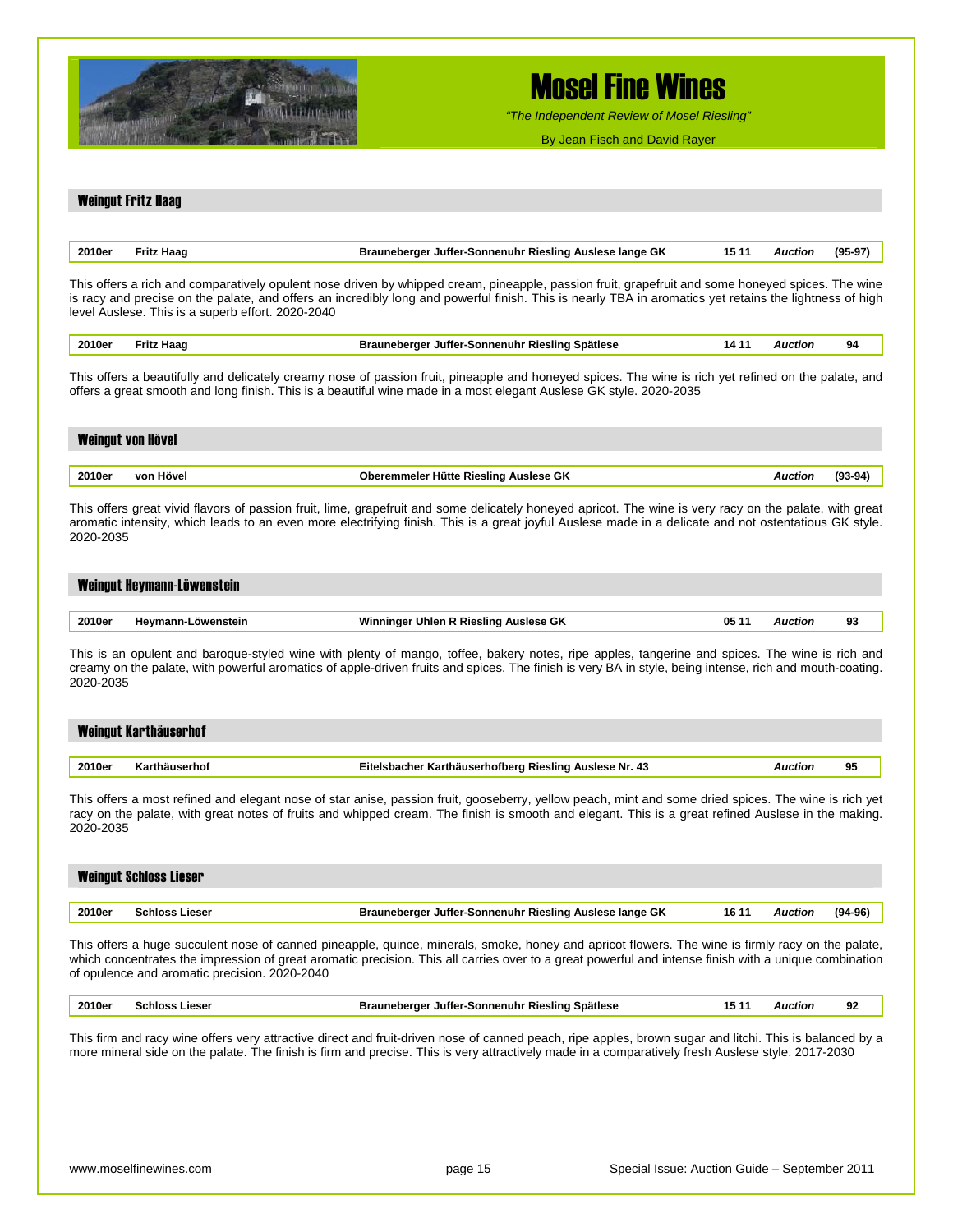

*"The Independent Review of Mosel Riesling"*

By Jean Fisch and David Rayer

## Weingut Dr. Loosen **2010er Dr. Loosen Erdener Prälat Riesling Auslese lange GK** *Auction* **(96-98)**

This offers a huge and captivating nose of quince, passion fruit, apricot and delicate notes of spices which scream Erdener Prälat. The wine is incredibly intense, focused and precise on the palate, with great TBA-like complexity and yet Auslese raciness. This tour de force of a wine is likely to be the best at this Estate since the stunning 2001. It is that impressive! 2020-2040

| 2010er<br>. | ---<br>IJΙ | . GK<br>$-$<br>siina -<br>Ter<br>м<br>энингээ<br>. | auctior.<br>. |  |
|-------------|------------|----------------------------------------------------|---------------|--|
|             |            |                                                    |               |  |

This is a most beautifully balanced and joyful effort, which offers fresh juicy notes of cassis, red berry fruits and pineapple on the nose. The wine is powerful but nicely racy on the palate and the finish is long and energetic. This is a great powerful and fun Auslese-styled wine in the making! 2020- 2035

|        | Weingut Egon Müller |                                                                 |     |
|--------|---------------------|-----------------------------------------------------------------|-----|
| 1999er | Egon Müller         | <b>Scharzhofberger Riesling Trockenbeerenauslese</b><br>Auction | 100 |

What is there to say? The first flavors are already so captivating that one misses words to describe the multi-layered complexity coming out of the glass. There is freshness with mint, dried herbs and some passion fruit. Yet, these are paired with stunning notes of dried exotic fruits and toffee (no doubt from perfect botrytis). The wine is fully open for business and coats the palate with layers upon layers of sumptuously rich and creamy honeyed fruits. The finish is rich, superbly intense without ever being cloying. This is a modern day legend in the making. Now-2080

| 2010er | Müller<br>- - | Scharzhofberger Riesling Auslese lange GK | 10 1 | uction | 98 |
|--------|---------------|-------------------------------------------|------|--------|----|
|        |               |                                           |      |        |    |

This offers a most complex nose of pineapple, candied lime and mint. The wine is incredibly complex and present on the palate, with great length and loads of power under the bonnet. The finish is smooth, mouth-coating and rich, and yet complex and playful. This stunning Auslese could easily pass as a great BA. This has a terrific future ahead. 2025-2050

|        | Weingut Joh. Jos. Prüm |                                                |                |           |
|--------|------------------------|------------------------------------------------|----------------|-----------|
|        |                        |                                                |                |           |
| 2010er | Joh. Jos. Prüm         | Graacher Himmelreich Riesling Auslese lange GK | <b>Auction</b> | $(95-98)$ |

This offers most beautiful flavors of pineapple, flowers and lime which lead to riper notes of apricot flower and quince on the palate. The wine is creamy, with a firm electrifying structure coming through towards the finish. And yet, one is compelled to go back to get another sip. This is very BA in style, but as such, a potentially brilliant effort in the making! 2025-2045

| $(95-97)$<br>Wehlener Sonnenuhr Riesling Auslese GK<br>2010er<br>Jos.<br>Prüm<br>Joh.<br>Auction<br>.<br>. |  |
|------------------------------------------------------------------------------------------------------------|--|
|------------------------------------------------------------------------------------------------------------|--|

This offers a great and rich nose of spicy yellow fruits, passion fruit, citrus and apricot leading to a great rich and beautifully balanced palate. The wine could easily pass as a lange GK and yet, it retains the verve of an Auslese thanks to a most beautifully integrated acidity. The finish is long and razor-sharp. This is an electrifying type of Auslese which needs time to shed some of its youthful reduction. 2022-2040

|  | ימה<br>10e<br>. | Prüm<br>Jos.<br>.inh | Auslese<br>Wehlener<br>Sonnenuhr<br>Rieslino<br>--<br>. | . | "י<br>m.<br>.70 ° |
|--|-----------------|----------------------|---------------------------------------------------------|---|-------------------|
|--|-----------------|----------------------|---------------------------------------------------------|---|-------------------|

This offers beautiful notes of cassis, white and yellow peach and a hint of honeyed cream on the palate. This comparatively rich Auslese remains however superbly focused on the palate, with layers of fruits framed by a well-integrated acidity. This should turn into a star in a few years, after it has shed its youthful notes of reduction. 2020-2035

| 2010er<br>. | Prüm<br>an.<br>Jor. | Spätlese<br>…eslino<br>וחז<br>.<br>the contract of the contract of the contract of |  |
|-------------|---------------------|------------------------------------------------------------------------------------|--|
|             |                     |                                                                                    |  |

This offers great potential with delicate yet intense and comparably rich notes of smoke, citrus and exotic fruits. The wine is comparatively rich but quite well-defined on the palate, with a long spicy finish. As is to be expected with wines from this House, they are still very primary and reduced at this early stage. However, they should repay a few years of bottle age handsomely. 2018-2030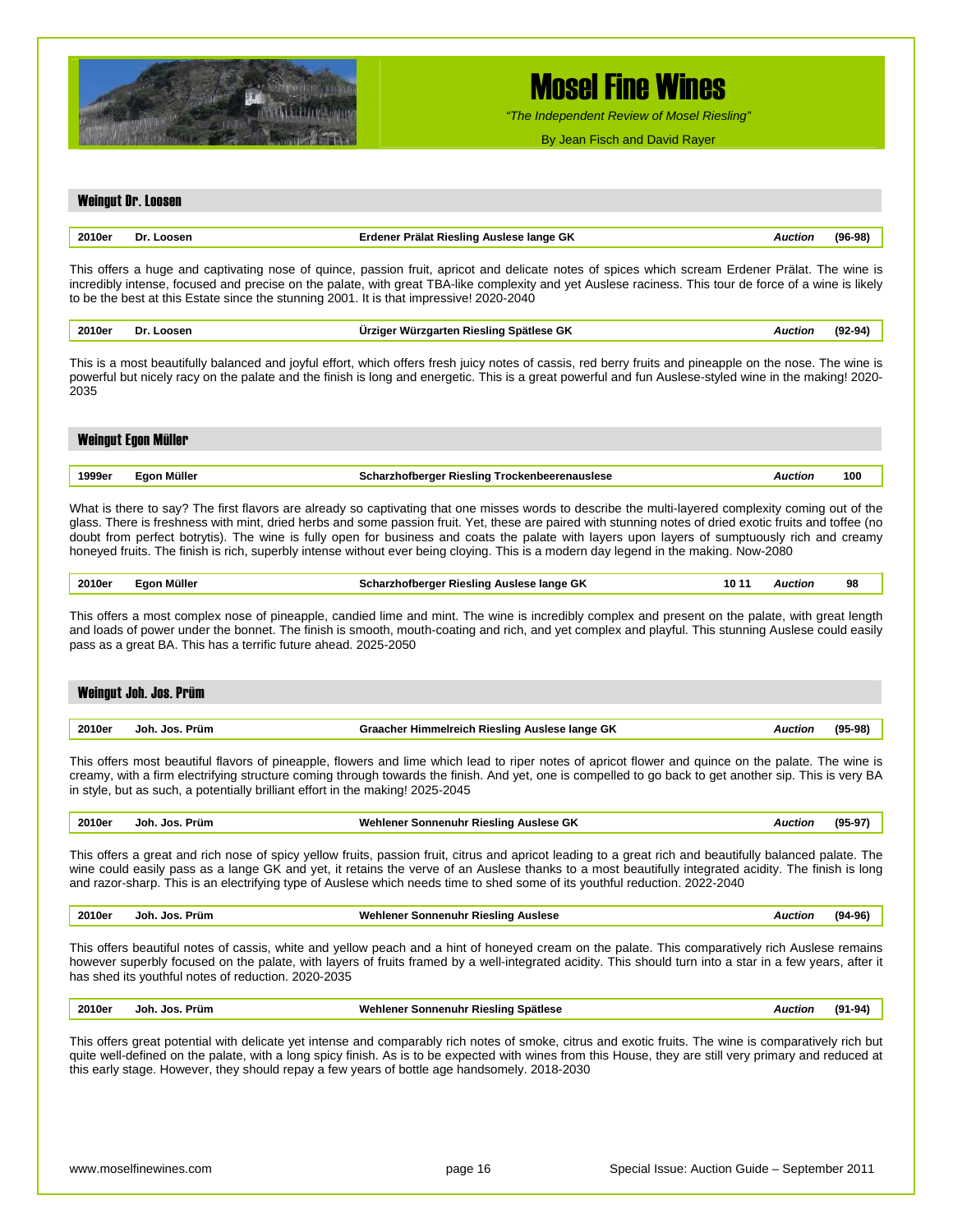

*"The Independent Review of Mosel Riesling"*

By Jean Fisch and David Rayer

### Weingut S.A. Prüm **2009er S.A. Prüm Wehlener Sonnenuhr Riesling Trockenbeerenauslese Fass 59** *Auction* **93** This is an opulent and rich expression of TBA with loads of ripe notes of figs, nuts, dates as well as dried apricot and prunes. The wine is quite delicately racy on the palate and offers a nice and long finish. This needs some aging to absorb the touch of sulfur currently present on the nose. 2019-2039

| 2009e | 'run. | ass 69<br>'IAelin<br><b>SIESIIIIL</b><br>/e11<br>,,,,,,,,,,,,,,,,,<br>. | n-<br> |
|-------|-------|-------------------------------------------------------------------------|--------|
|       |       |                                                                         |        |

This offers a fresh and enjoyable nose of sorbet-like fruit driven by passion fruit, quince, melon as well as some more earthy notes of dried spices. The wine is rich and creamy on the palate, and the finish is smooth and long. This full-bodied expression of Eiswein should age gracefully. 2017- 2029

|  | 2010er | rum | - -<br>Wehlener<br>Rieslinc<br>Sonnenuhr<br>Anelaea GK<br>+ass 3.<br>um<br>.<br>. | . | റാ<br>-94<br>$\sim$ |
|--|--------|-----|-----------------------------------------------------------------------------------|---|---------------------|
|--|--------|-----|-----------------------------------------------------------------------------------|---|---------------------|

This is a quite delicate and refined wine which offers attractive notes of yellow fruits, apricot flowers and white flowers on the nose. It is quite compact and racy on the palate, and this feeling carries through the finish. The wine is precise, sharp and elegant. 2020-2035

|        | <b>Weingut Schloss Saarstein</b> |                                               |       |         |    |  |  |
|--------|----------------------------------|-----------------------------------------------|-------|---------|----|--|--|
|        |                                  |                                               |       |         |    |  |  |
| 2009er | <b>Schloss Saarstein</b>         | Serriger Schloss Saarsteiner Riesling Eiswein | 14 10 | Auction | 93 |  |  |

This offers a BA styled nose of dried fruits, passion fruit, gooseberry, nut, spices and smoke. The wine is racy and intense on the palate, and leaves a clean smooth feel in the finish. This is very attractive in a rich yet racy style. 2017-2029

|        | Weingut Willi Schaefer     |                                                     |        |    |
|--------|----------------------------|-----------------------------------------------------|--------|----|
|        |                            |                                                     |        |    |
| 2010er | Willi<br><b>.</b> schaefer | 04 11<br><b>Graacher Domprobst Riesling Auslese</b> | uction | 96 |

This superb and elegant wine offers a great complex nose of smoke, peach, passion fruit and spices. It is rich and firm on the palate, with great tension in the finish. This is certainly less ostentatiously powerful than other 2010er auction Auslese, but it is no less admirable. The feeling of sulfur in this bottling is slightly more present than in the regular wines so that it is best left alone for a good decade to allow it to integrate its elements. 2023-2040

| 2010e.<br>. | <br>Spätlese<br>. RIASIING<br>$\cdots$<br>and the contract of the contract of the contract of the contract of the contract of the contract of the contract of the contract of the contract of the contract of the contract of the contract of the contract of the contra<br>the contract of the contract of the contract of | uctiol | n.<br>JLT |
|-------------|-----------------------------------------------------------------------------------------------------------------------------------------------------------------------------------------------------------------------------------------------------------------------------------------------------------------------------|--------|-----------|
|             |                                                                                                                                                                                                                                                                                                                             |        |           |

This offers nice, subdued and impeccably well-balanced notes of peach, smoke and some dried herbs. The wine is a true Spätlese, and as such much "lighter" than most auction Spätlese from the 2010 vintage, but it is nonetheless beautiful and elegant. This requires however quite some bottle age in order to dissolve its notes of sulfur and could eventually merit a higher rating. 2022-2035

| Weingut Wwe Dr. H. Thanisch – Erben Thanisch |        |                                      |                                       |         |         |  |  |  |  |
|----------------------------------------------|--------|--------------------------------------|---------------------------------------|---------|---------|--|--|--|--|
|                                              |        |                                      |                                       |         |         |  |  |  |  |
|                                              | 2010er | Wwe Dr. H. Thanisch – Erben Thanisch | Berncasteler Doctor Riesling Spätlese | Auction | (93-94) |  |  |  |  |

This offers a most beautiful and complex nose of sappy yellow peach, pineapple, grapefruit, brown spices and some earthy notes of laurel. The wine is rich yet precise on the palate, with more playful notes of fruits adding to the sensation of spicy complexity. The finish is impeccably smooth and long with plenty of underlying energy. This is a beautiful wine in the making. 2017-2030